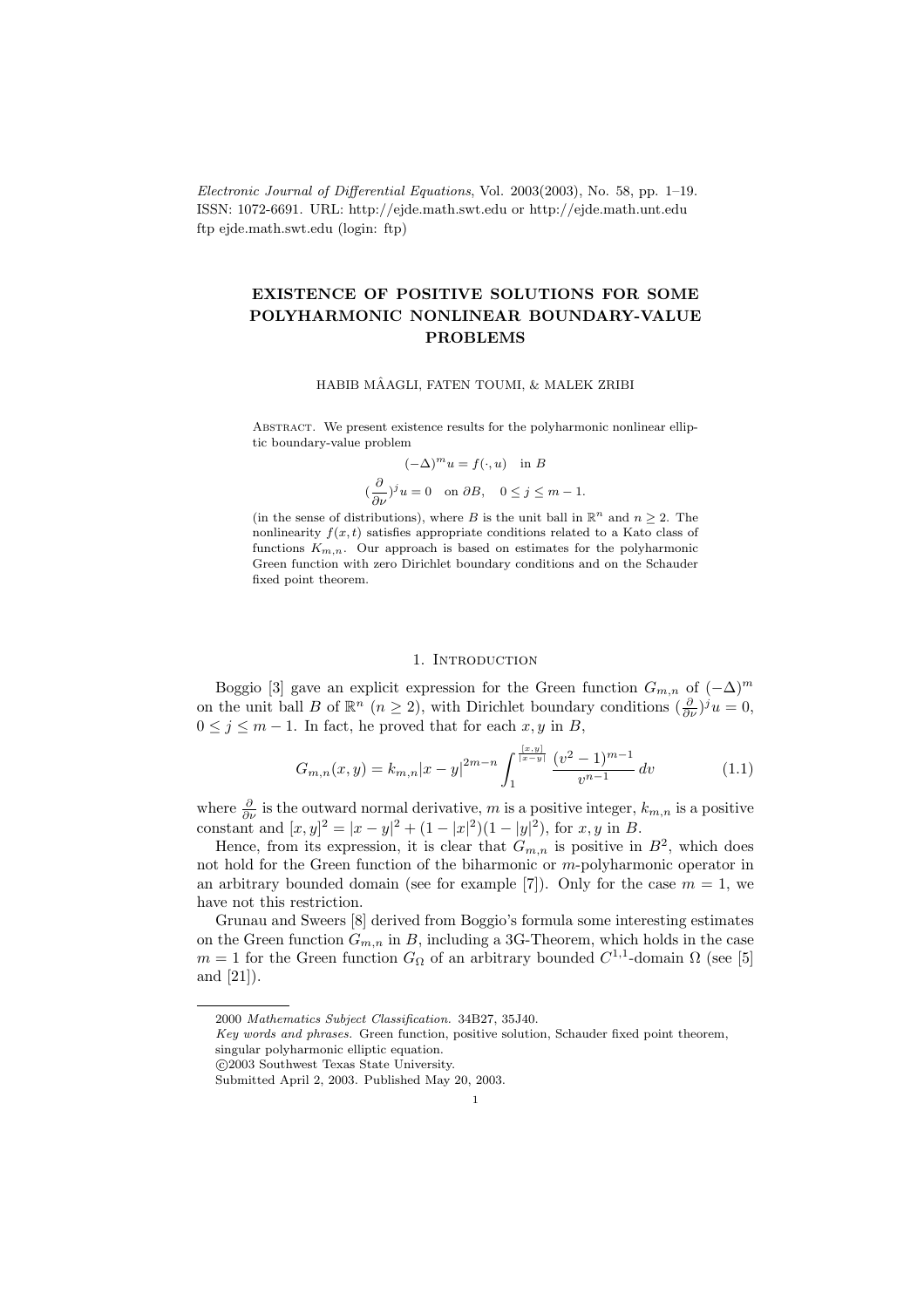When  $m = 1$ , the 3G-Theorem has been exploited to introduce the classical Kato class of functions  $K_n(\Omega)$ , which was used in the study of some nonlinear differential equations (see [15, 20]). Definition and properties of the class  $K_n(\Omega)$  can be found in [1, 5].

Recently, Bachar et al [2] improved the inequalities of Grunau and Sweers [8] satisfied by  $G_{m,n}$  in B. For instance, they gave a new form of the 3G-Theorem (see inequality (1.2) below and its proof in the Appendix).

**Theorem 1.1** (3G-theorem). There exists  $C_{m,n} > 0$  such that for each  $x, y, z \in B$ , we have

$$
\frac{G_{m,n}(x,z)G_{m,n}(z,y)}{G_{m,n}(x,y)} \leq C_{m,n}\left[\left(\frac{\delta(z)}{\delta(x)}\right)^m G_{m,n}(x,z) + \left(\frac{\delta(z)}{\delta(y)}\right)^m G_{m,n}(y,z)\right],\tag{1.2}
$$

where  $\delta(x) = 1 - |x|$ .

When  $m = 1$ , this new form of the 3G-Theorem has been proved for the Green function  $G_{\Omega}$  in an arbitrary bounded  $C^{1,1}$ -domain  $\Omega$ , by Kalton and Verbritsky [11] for  $n \geq 3$  and by Selmi [18] for  $n = 2$ .

In [2], the authors used this 3G-Theorem to define and study a new Kato class of functions on B denoted by  $K_{m,n} := K_{m,n}(B)$  (see Definition 1.2 below). In the case  $m = 1$ , this class was introduced for a bounded  $C^{1,1}$ -domain  $\Omega$  in  $\mathbb{R}^n$ , in [16] for  $n \geq 3$  and in [13] and [19] for  $n = 2$ . Moreover, it has been shown that  $K_{1,n}(\Omega)$ contains properly the classical Kato class  $K_n(\Omega)$ .

**Definition 1.2.** A Borel measurable function  $\varphi$  defined on B belongs to the class  $K_{m,n}$  if  $\varphi$  satisfies the condition

$$
\lim_{\alpha \to 0} \left( \sup_{x \in B} \int_{B \cap B(x,\alpha)} \left( \frac{\delta(y)}{\delta(x)} \right)^m G_{m,n}(x,y) |\varphi(y)| dy \right) = 0. \tag{1.3}
$$

The properties of the class  $K_{m,n}$  were used in [2], to study a singular nonlinear differential polyharmonic equation

$$
(-\Delta)^m u + \varphi(.,u) = 0, \quad \text{in } B \setminus \{0\},
$$

with boundary conditions  $(\frac{\partial}{\partial \nu})^j u = 0$  on  $\partial B, 0 \le j \le m-1$ . The function  $\varphi$ satisfies  $|\varphi(x,t)| \leq t q(x,t)$ , where q is a nonnegative Borel measurable function in  $B \times (0, \infty)$  which is required to satisfy some other hypotheses related to the class  $K_{m,n}$ .

The plan for this paper is as follows: In Section 2, we recall some estimates on the Green function  $G_{m,n}$  and some properties of functions belonging to the Kato class  $K_{m,n}(B)$ . In section 3, we study the polyharmonic boundary-value problem

$$
(-\Delta)^m u = f(\cdot, u) \quad \text{in } B \text{ (in the sense of distributions)}
$$

$$
(\frac{\partial}{\partial \nu})^j u = 0 \quad \text{on } \partial B \quad 0 \le j \le m - 1.
$$
 (1.4)

The function  $f$  satisfies the following hypotheses:

- (H1) The function f is a nonnegative Borel measurable function on  $B \times (0,\infty)$ , which is continuous and non-increasing with respect to the second variable.
- (H2) For each  $c > 0$ , the function  $x \to \frac{f(x,c(\delta(x))^m)}{(\delta(x))^{m-1}}$  is in  $K_{m,n}$ .
- (H3) For each  $c > 0$ ,  $f(. , c)$  is positive on a set of positive measure.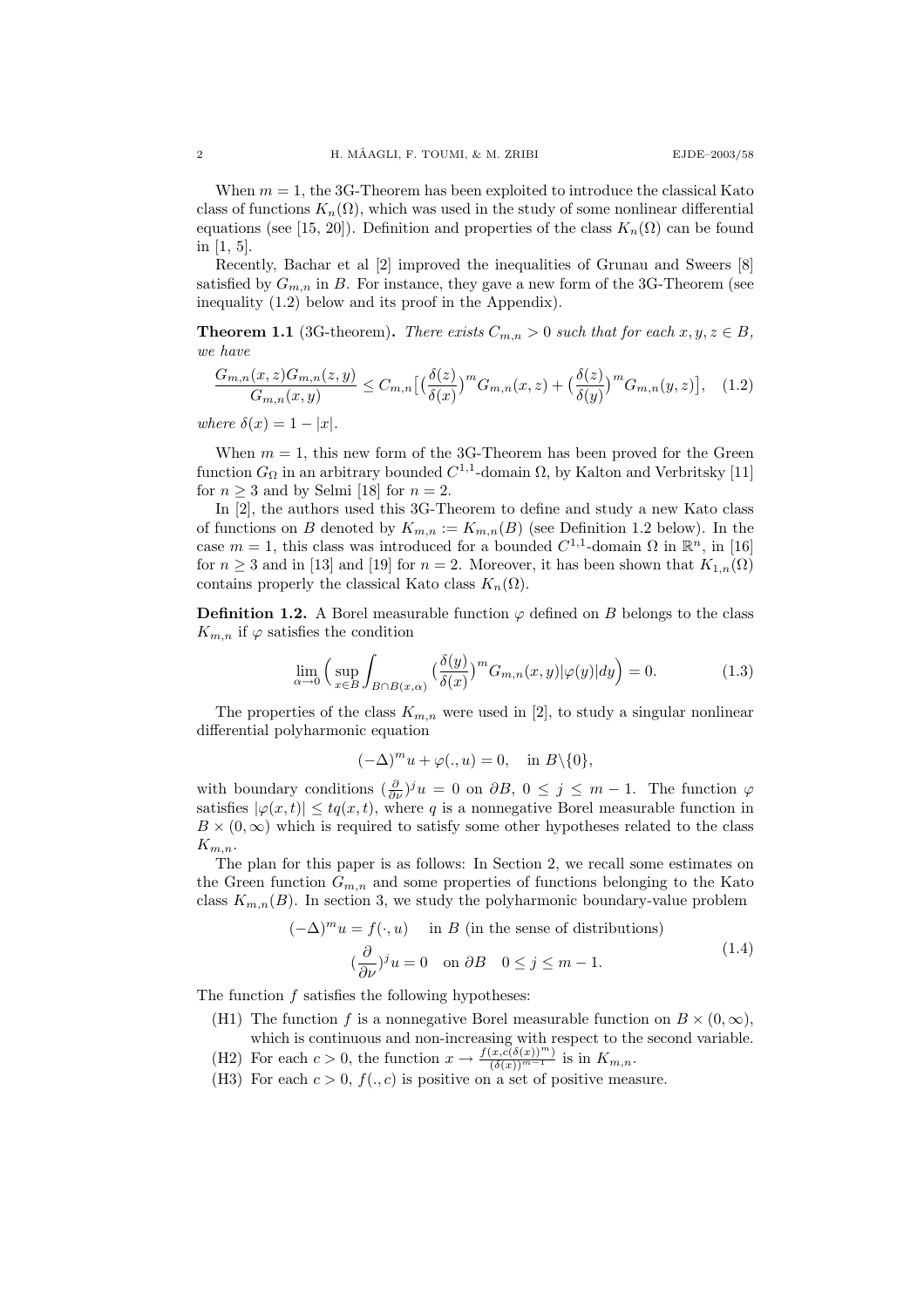To study problem (P), we assume  $m \geq n \geq 2$ . So we show that for  $G_{m,n}$  there exists  $C > 0$  such that for each  $x, y \in B$ ,

$$
\frac{1}{C}(\delta(x))^m G_{m,n}(0,y) \leq G_{m,n}(x,y) \leq C G_{m,n}(0,y),
$$

which is a fundamental inequality. Then by similar techniques to those used by Masmoudi and Zribi [17], we prove that  $(1.4)$  has a positive continuous solution u satisfying  $a(\delta(x))^m \leq u(x) \leq b(\delta(x))^{m-1}$ , where a, b are positive constants.

Note that for  $m = 1$ , using the complete maximum principle argument, which does not hold for  $m \geq 2$ , Mâagli and Zribi [15] established an existence and an uniqueness result for the problem (1.4) in a bounded  $C^{1,1}$  domain  $\Omega$  of  $\mathbb{R}^n$   $(n \geq 3)$ , where the function  $f$  is required to satisfy the hypotheses  $(H1)$ ,  $(H3)$ , and

(H0) For each  $c > 0$ ,  $f(., c)$  is in  $K_n(\Omega)$ .

In section 4, we shall study the following nonlinear polyharmonic problem in  $B$ , where  $m \geq 1, n \geq 2$ ,

$$
(-\Delta)^m u = g(., u) \text{ in } B \text{ (in the sense of distributions)}
$$

$$
(\frac{\partial}{\partial \nu})^j u = 0, \text{ on } \partial B, \quad 0 \le j \le m - 1.
$$
 (1.5)

We Assume that  $g$  verifies the following hypotheses:

- (H4) The function g is nonnegative Borel measurable function on  $B \times (0, \infty)$ , and is continuous with respect to the second variable.
- (H5) There exist  $p, q : B \to (0, \infty)$  nontrivial Borel measurable functions and  $h, k : (0, \infty) \to [0, \infty)$  nontrivial and nondecreasing Borel measurable functions satisfying

$$
p(x)h(t) \le g(x,t) \le q(x)k(t),
$$

for  $(x, t) \in B \times (0, \infty)$ , such that

- (A1)  $p \in L^1_{loc}(B)$ .
- (A2) The function  $\theta(x) := \frac{q(x)}{(\delta(x))^{m-1}}$  is in  $K_{m,n}$ .
- (A3)  $\lim_{t\to 0^+} h(t)/t = +\infty$ .
- (A4)  $\lim_{t\to+\infty} k(t)/t = 0$ .

Under these hypotheses, we will prove that  $(1.5)$  has a positive continuous solution u satisfying  $a(\delta(x))^m \leq u(x) \leq b(\delta(x))^{m-1}$ , where a, b are positive constants.

This result is a follow up to the one of Dalmasso [6], who studied the problem  $(1.5)$  with more restrictive conditions on the function g. Indeed, he assumed that g is nondecreasing with respect to the second variable and satisfies

$$
\lim_{t \to 0^+} \min_{x \in \overline{B}} \frac{g(x,t)}{t} = +\infty \quad \text{and} \quad \lim_{t \to +\infty} \max_{x \in \overline{B}} \frac{g(x,t)}{t} = 0.
$$

He proved the existence of positive solution and he gave also an uniqueness result for positive radial solution when  $g(x,t) = g(|x|, t)$ .

On the other hand, we note that when  $m = 1$ , Brezis and Kamin [4] proved the existence and the uniqueness of a positive solution for the problem

$$
-\Delta u = \rho(x)u^{\alpha} \quad \text{in } \mathbb{R}^{n},
$$

$$
\liminf_{|x| \to \infty} u(x) = 0,
$$

with  $0 < \alpha < 1$  and  $\rho$  is a nonnegative measurable function satisfying some appropriate conditions.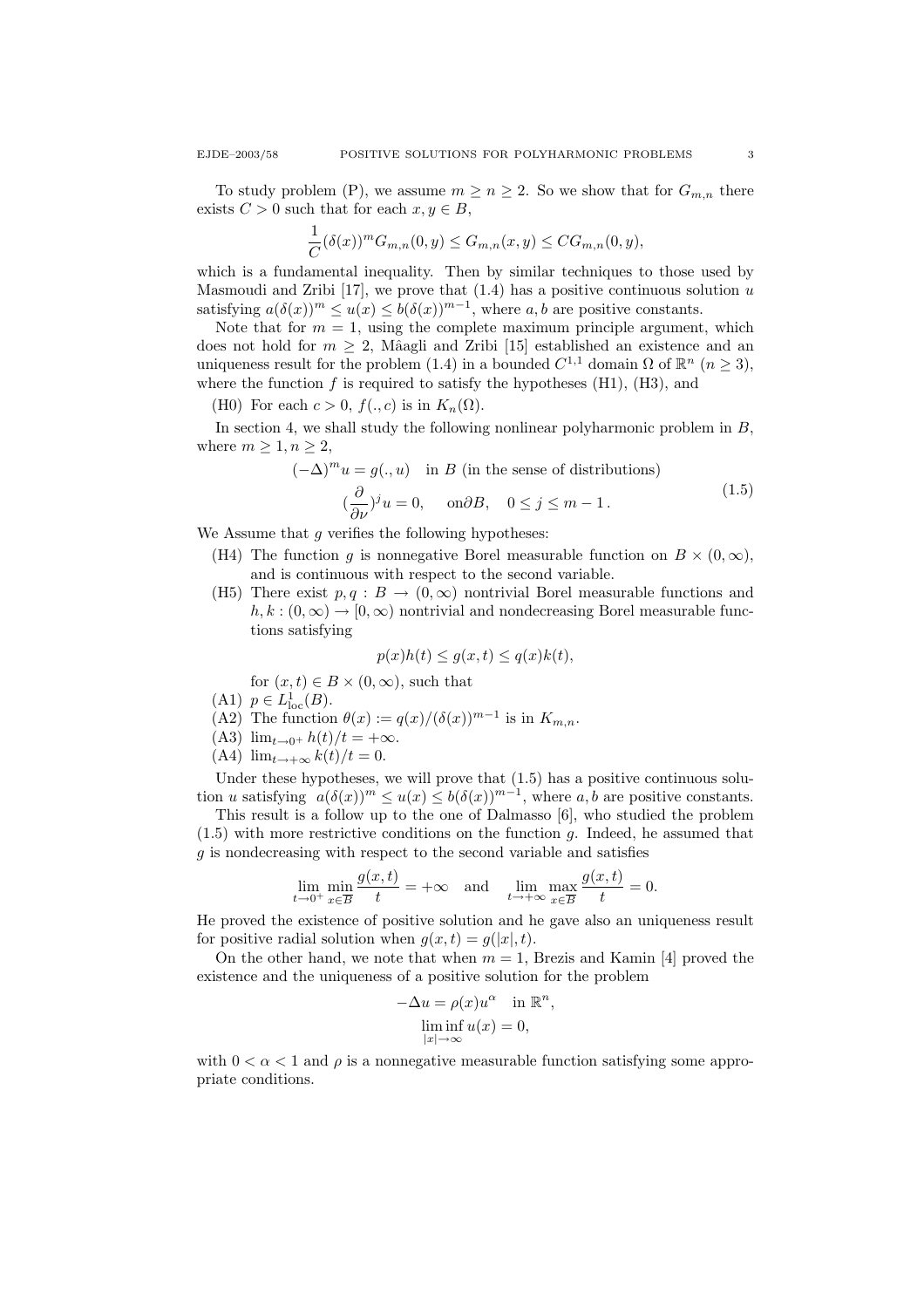To simplify our statements, we define the following convenient notations:

- $B = \{x \in \mathbb{R}^n : |x| < 1\}$  with  $n \ge 2$ .
- $s \wedge t = \min(s, t)$  and  $s \vee t = \max(s, t)$ , for  $s, t \in \mathbb{R}$ .
- $C_0(B) = \{w \in C(B) : \lim_{|x| \to 1} w(x) = 0\}$
- For  $x, y \in B$ , we define:  $[x, y]^2 = |x y|^2 + (1 |x|^2)(1 |y|^2)$ ,  $\delta(x) = 1 |x|$ , and  $\theta(x, y) = [x, y]^2 - |x - y|^2 = (1 - |x|^2)(1 - |y|^2)$ . Note that  $[x, y]^2 \geq 1 + |x|^2|y|^2 - 2|x||y| = (1 - |x||y|)^2$ . So that

$$
\delta(x) \lor \delta(y) \le [x, y]. \tag{1.6}
$$

• Let f and g be two positive functions on a set S. We call  $f \sim g$ , if there is  $c>0$  such that

$$
\frac{1}{c}g(x) \le f(x) \le cg(x), \text{ for all } x \in S.
$$

We call  $f \preceq g$ , if there is  $c > 0$  such that

$$
f(x) \le cg(x)
$$
, for all  $x \in S$ .

The following properties will be used several times. For  $s, t \geq 0$ , we have

$$
s \wedge t \sim \frac{st}{s+t},\tag{1.7}
$$

$$
(s+t)^p \sim s^p + t^p, \quad p \in \mathbb{R}^+.
$$
 (1.8)

Let  $\lambda, \mu > 0$  and  $0 < \gamma \leq 1$ , then we have,

$$
1 - t^{\lambda} \sim 1 - t^{\mu}, \quad \text{for } t \in [0, 1], \tag{1.9}
$$

$$
\log(1+t) \preceq t^{\gamma}, \quad \text{for } t \ge 0,
$$
\n(1.10)

$$
\log(1 + \lambda t) \sim \log(1 + \mu t), \quad \text{for } t \ge 0,
$$
\n(1.11)

$$
\log(1 + t^{\lambda}) \sim t^{\lambda} \log(2 + t), \quad \text{for } t \in [0, 1].
$$
 (1.12)

On  $B^2$  (that is  $(x, y) \in B^2$ ), we have

$$
\theta(x, y) \sim \delta(x)\delta(y),\tag{1.13}
$$

$$
[x, y]^2 \sim |x - y|^2 + \delta(x)\delta(y). \tag{1.14}
$$

## 2. Properties of the Green function and Kato class

For this paper to be self contained, we shall recall some results concerning the Green function  $G_{m,n}(x, y)$  and the class  $K_{m,n}$ . The next result is due to Grunau and Sweers in [8].

**Proposition 2.1.** On  $B^2$ , we have the following statements:

(1) For  $2m < n$ ,

$$
G_{m,n}(x,y) \sim |x-y|^{2m-n} \Big(1 \wedge \frac{(\delta(x)\delta(y))^m}{|x-y|^{2m}}\Big).
$$

(2) For  $2m = n$ ,

$$
G_{m,n}(x,y) \sim \log(1 + \frac{(\delta(x)\delta(y))^m}{|x-y|^{2m}}).
$$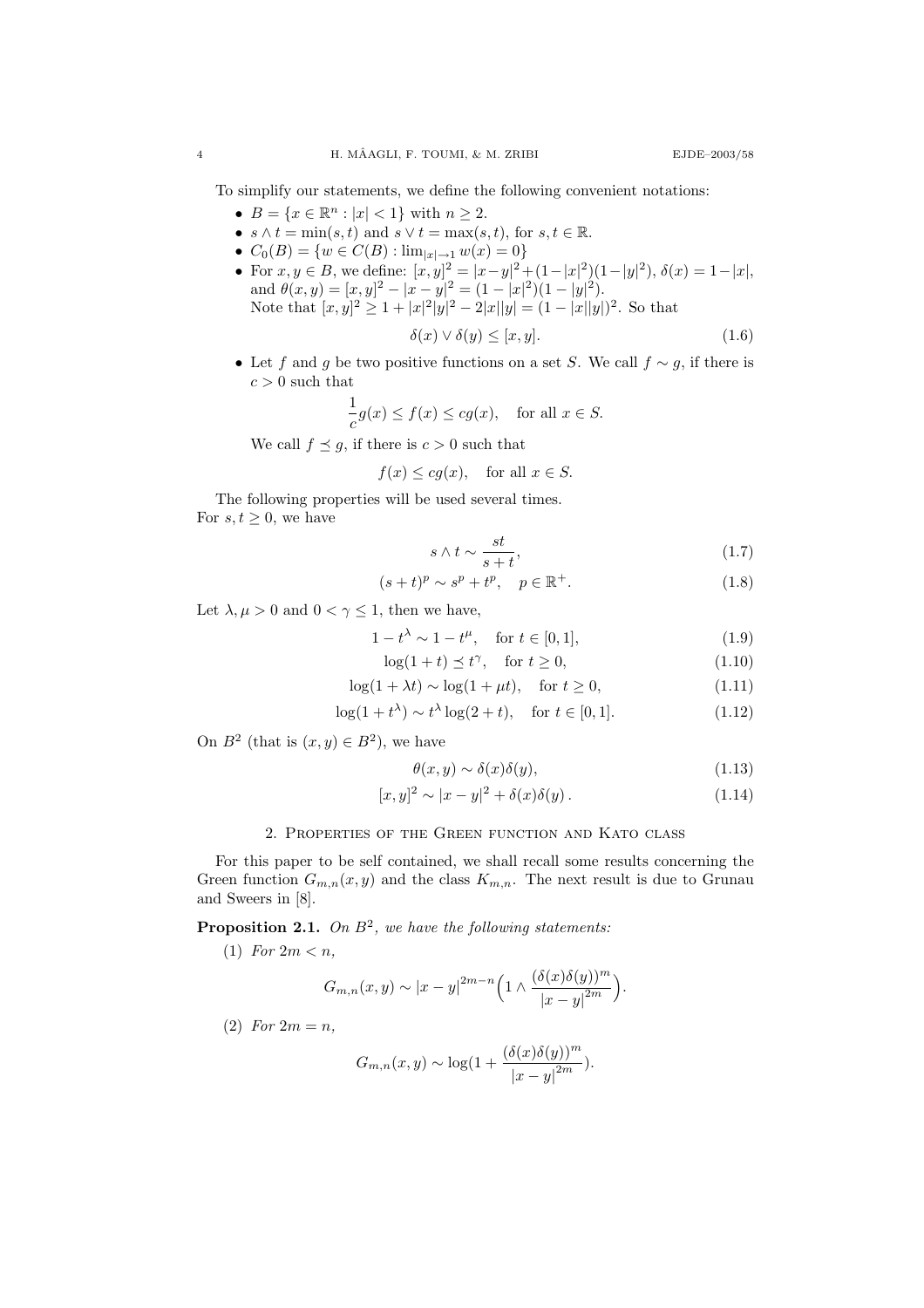(3) For  $2m > n$ ,

(1) If  $2m < n$ ,

$$
G_{m,n}(x,y) \sim (\delta(x)\delta(y))^{m-\frac{n}{2}} \Big(1 \wedge \frac{(\delta(x)\delta(y))^{n/2}}{|x-y|^n}\Big).
$$

Corollary 2.2. On  $B^2$ , we have

$$
G_{m,n}(x,y) \sim \frac{(\delta(x)\delta(y))^m}{|x-y|^{n-2m} (|x-y|^2 + \delta(x)\delta(y))^m} \sim \frac{(\delta(x)\delta(y))^m}{|x-y|^{n-2m} [x,y]^{2m}}
$$
  
(2) If  $2m = n$ ,

 $G_{m,n}(x,y) \sim (1 \wedge \frac{(\delta(x)\delta(y))^m}{\ln \delta(x)^2})$  $\frac{\delta(x)\delta(y))^m}{|x-y|^{2m}})\log\big(2+\frac{\delta(x)\delta(y)}{|x-y|^2}\big)$  $\frac{\delta(x)\delta(y)}{|x-y|^2}$   $\sim \frac{(\delta(x)\delta(y))^m}{[x,y]^{2m}}$  $\frac{(x)\delta(y))^m}{[x,y]^{2m}}\log(1+\frac{[x,y]^2}{|x-y|})$  $\frac{[x, y]}{|x - y|^2}.$ (3) If  $2m > n$ ,

$$
G_{m,n}(x,y) \sim \frac{(\delta(x)\delta(y))^m}{(|x-y|^2 + (\delta(x)\delta(y)))^{n/2}} \sim \frac{(\delta(x)\delta(y))^m}{[x,y]^n}.
$$

The proof of this corollary follows immediately from Proposition 2.1 and the statements  $(1.7)$ – $(1.9)$  and  $(1.11)$ – $(1.14)$ .

Corollary 2.3. For each  $x, y \in B$  such that  $|x - y| \ge r$ , we have

$$
G_{m,n}(x,y) \preceq \frac{(\delta(x)\delta(y))^m}{r^n}.
$$
\n(2.1)

Moreover, on  $B^2$  we have

$$
(\delta(x)\delta(y))^m \preceq G_{m,n}(x,y),\tag{2.2}
$$

$$
(\delta(x))^m \wedge (\delta(y))^m, \text{ if } m \ge n. \tag{2.3}
$$

The assertions of this corollary are obviously obtained by using the estimates in Corollary 2.2 and the inequalities (1.6) and  $|x - y| \leq [x, y] \leq 1$ .

Now we recall some properties of functions belonging to the class  $K_{m,n}$ .

**Lemma 2.4.** Let  $\varphi$  be a function in  $K_{m,n}$ . Then the function  $x \to (\delta(x))^{2m} \varphi(x)$ is in  $L^1(B)$ .

*Proof.* Let  $\varphi \in K_{m,n}$ , then by (1.3) there exists  $\alpha > 0$  such that for each  $x \in B$ ,

$$
\int_{B(x,\alpha)\cap B} \big(\frac{\delta(y)}{\delta(x)}\big)^m G_{m,n}(x,y)|\varphi(y)|dy\leq 1.
$$

Let  $x_1, \ldots, x_p$  in B such that  $B \subset \bigcup_{1 \leq i \leq p} B(x_i, \alpha)$ . Then by (2.2), there exists  $C > 0$  such that for all  $i \in \{1, \ldots p\}$  and  $y \in B(x_i, \alpha) \cap B$ , we have

$$
(\delta(y))^{2m} \le C(\frac{\delta(y)}{\delta(x_i)})^m G_{m,n}(x_i, y).
$$

Hence, we have

$$
\int_{B} (\delta(y))^{2m} |\varphi(y)| dy \le C \sum_{1 \le i \le p} \int_{B(x_i, \alpha) \cap B} \left( \frac{\delta(y)}{\delta(x_i)} \right)^m G_{m,n}(x_i, y) |\varphi(y)| dy
$$
  

$$
\le Cp < \infty.
$$

This completes the proof.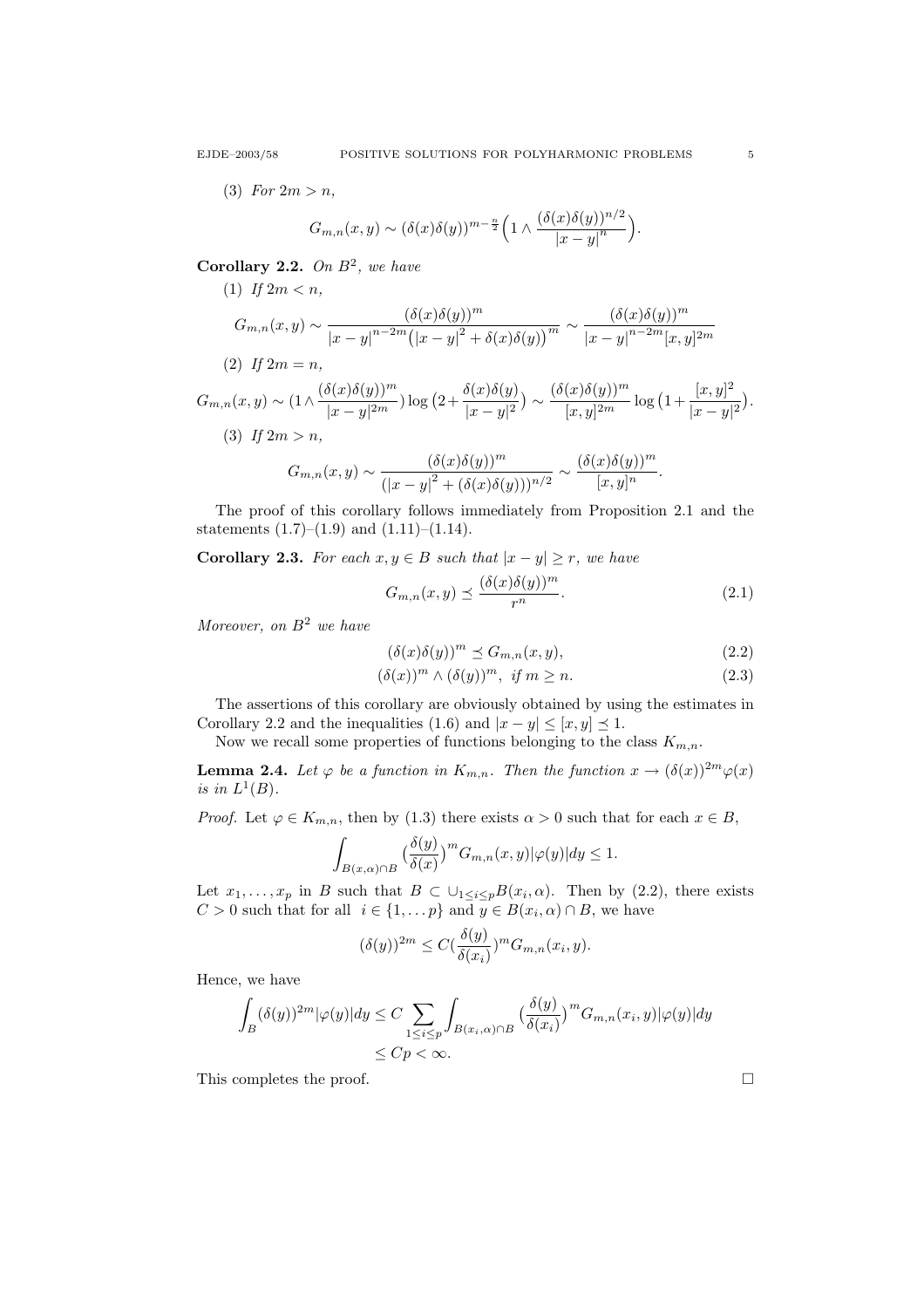Throughout the paper, we will use the notation

$$
\|\varphi\|_B := \sup_{x \in B} \int_B (\frac{\delta(y)}{\delta(x)})^m G_{m,n}(x,y) |\varphi(y)| dy,
$$

for a measurable function  $\varphi$  on B.

**Proposition 2.5.** Let  $\varphi$  be a function in  $K_{m,n}$ , then  $\|\varphi\|_B < \infty$ .

*Proof.* Let  $\varphi \in K_{m,n}$  and  $\alpha > 0$ . Then we have

$$
\begin{aligned} \int_{B} \big(\frac{\delta(y)}{\delta(x)}\big)^m G_{m,n}(x,y)|\varphi(y)|dy \leq & \int_{B \cap B(x,\alpha)} \big(\frac{\delta(y)}{\delta(x)}\big)^m G_{m,n}(x,y)|\varphi(y)|dy \\ & + \int_{B \cap B^c(x,\alpha)} \big(\frac{\delta(y)}{\delta(x)}\big)^m G_{m,n}(x,y)|\varphi(y)|dy. \end{aligned}
$$

Now, by  $(2.1)$ , we have

$$
\int_{B \cap B^c(x,\alpha)} (\frac{\delta(y)}{\delta(x)})^m G_{m,n}(x,y) |\varphi(y)| dy \preceq \frac{1}{\alpha^n} \int_B (\delta(y))^{2m} |\varphi(y)| dy,
$$

then the result follows from  $(1.3)$  and Lemma 2.4.

The next result is due to Bachar et al [2]. Since reference [2] is not available, we have chosen to reproduce it here.

**Proposition 2.6.** There exists a constant  $C > 0$  such that for all  $\varphi \in K_{m,n}$  and h a nonnegative harmonic function in B, we have

$$
\int_B G_{m,n}(x,y)(\delta(y))^{m-1}h(y)|\varphi(y)|dy \le C \|\varphi\|_B (\delta(x))^{m-1}h(x),\tag{2.4}
$$

for all x in B.

*Proof.* Let h be a nonnegative harmonic function in  $B$ . So by Herglotz representation theorem [10, p, 29], there exists a nonnegative measure  $\mu$  on  $\partial B$  such that

$$
h(y) = \int_{\partial B} P(y,\xi)\mu(d\xi),
$$

where  $P(y,\xi) = \frac{1-|y|^2}{|y-\xi|^n}$ , for  $y \in B$  and  $\xi \in \partial B$ . So we need only to verify (2.4) for  $h(y) = P(y, \xi)$  uniformly in  $\xi \in \partial B$ . From expression (1.1) of  $G_{m,n}$ , it is clear that for each  $x, y \in B$ , we have

$$
G_{m,n}(x,y) \sim \frac{(\theta(x,y))^m}{[x,y]^n} (1 + o(1 - |y|^2)).
$$

Hence for  $x, y, z$  in  $B$ ,

$$
\frac{G_{m,n}(y,z)}{G_{m,n}(x,z)} = \frac{(1-|y|^2)^m [x,z]^n}{(1-|x|^2)^m [y,z]^n} (1+o(1-|z|^2)),
$$

which implies

$$
\lim_{z \to \xi} \frac{G_{m,n}(y,z)}{G_{m,n}(x,z)} = \frac{(1-|y|^2)^m}{(1-|x|^2)^m} \frac{|x-\xi|^n}{|y-\xi|^n} \sim \left(\frac{\delta(y)}{\delta(x)}\right)^{m-1} \frac{P(y,\xi)}{P(x,\xi)}.\tag{2.5}
$$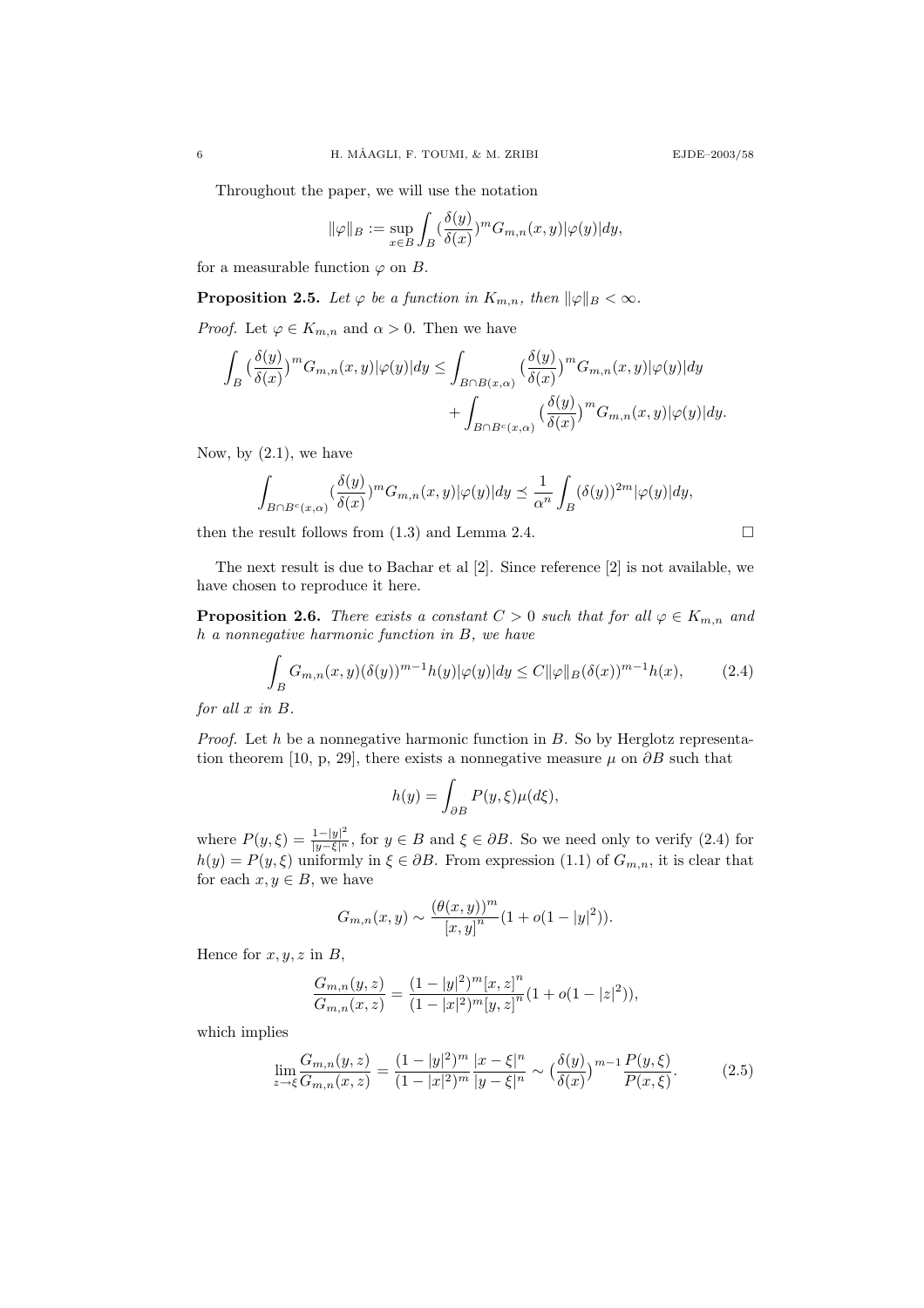Thus by Fatou's lemma and (1.2), we deduce that

$$
\int_{B} G_{m,n}(x,y) \left(\frac{\delta(y)}{\delta(x)}\right)^{m-1} \frac{P(y,\xi)}{P(x,\xi)} |\varphi(y)| dy
$$
\n
$$
\leq \liminf_{z \to \xi} \int_{B} G_{m,n}(x,y) \frac{G_{m,n}(y,z)}{G_{m,n}(x,z)} |\varphi(y)| dy
$$
\n
$$
\leq \sup_{x \in B} \int_{B} \left(\frac{\delta(y)}{\delta(x)}\right)^{m} G_{m,n}(x,y) |\varphi(y)| dy = ||\varphi||_{B}.
$$

Which completes the proof.  $\Box$ 

For a nonnegative measurable function  $\varphi$  on B and  $x \in B$ , we define

$$
V\varphi(x) = \int_B (\delta(y))^{m-1} G_{m,n}(x,y)\varphi(y) dy.
$$

Corollary 2.7. Let  $\varphi \in K_{m,n}$ . Then we have

$$
||V\varphi||_{\infty} < \infty. \tag{2.6}
$$

Moreover, the function  $x \mapsto (\delta(x))^{2m-1}\varphi(x)$  is in  $L^1(B)$ .

*Proof.* Put  $h \equiv 1$  in (2.4) and using Proposition 2.5, we get (2.6). On the other hand, by (2.2), it follows that

$$
\int_{B} (\delta(y))^{2m-1} |\varphi(y)| dy \preceq \int_{B} G_{m,n}(0, y) (\delta(y))^{m-1} |\varphi(y)| dy.
$$

Hence the result follows from  $(2.6)$ .

**Example 2.8.** If  $n \geq 2m$ , for  $p > \frac{n}{2m}$  we have  $L^p(B) \subset K_{m,n}$ . Furthermore, if  $n < 2m$  then for  $p > 1$  we have

$$
\frac{1}{(\delta(.))^{2m-n}}L^p(B)\subset K_{m,n}.
$$

Indeed, these inclusions are obtained by using the estimates on Corollary 2.2, (1.6) and the Hölder inequality.

**Example 2.9.** Let  $\rho$  be the function defined in B by  $\rho(x) = \frac{1}{\delta(x)}$ . Then shown in [2],  $\rho \in K_{m,n}$  if and only if  $\lambda < 2m$  and we have the following estimates for  $V\rho$  in  $B$ ,

- (1)  $\delta(x)^m \preceq V\rho(x) \preceq \delta(x)^{3m-\lambda-1}$ , if  $2m-1 < \lambda < 2m$ .
- (2)  $\delta(x)^m \preceq V\rho(x) \preceq \delta(x)^m \log(\frac{2}{\delta(x)})$ , if  $\lambda = 2m 1$ .
- (3)  $V\rho(x) \sim \delta(x)^m$ , if  $\lambda < 2m 1$ .

The properties in Propositions 2.11 and 2.12 below are useful for our existence results. However, to establish them we need the next key Lemma.

 $\sim$ 

**Lemma 2.10.** Let  $x_0 \in \overline{B}$ , then for each  $\varphi \in K_{m,n}$ ,

$$
\lim_{\alpha \to 0} \left( \sup_{x \in B} \int_{B \cap B(x_0, \alpha)} \left( \frac{\delta(y)}{\delta(x)} \right)^m G_{m,n}(x, y) |\varphi(y)| dy \right) = 0. \tag{2.7}
$$

Also for a positive harmonic function h in B, we have

$$
\lim_{\alpha \to 0} \left( \sup_{x \in B} \int_{B \cap B(x_0, \alpha)} \left( \frac{\delta(y)}{\delta(x)} \right)^{m-1} \frac{h(y)}{h(x)} G_{m,n}(x, y) |\varphi(y)| dy \right) = 0. \tag{2.8}
$$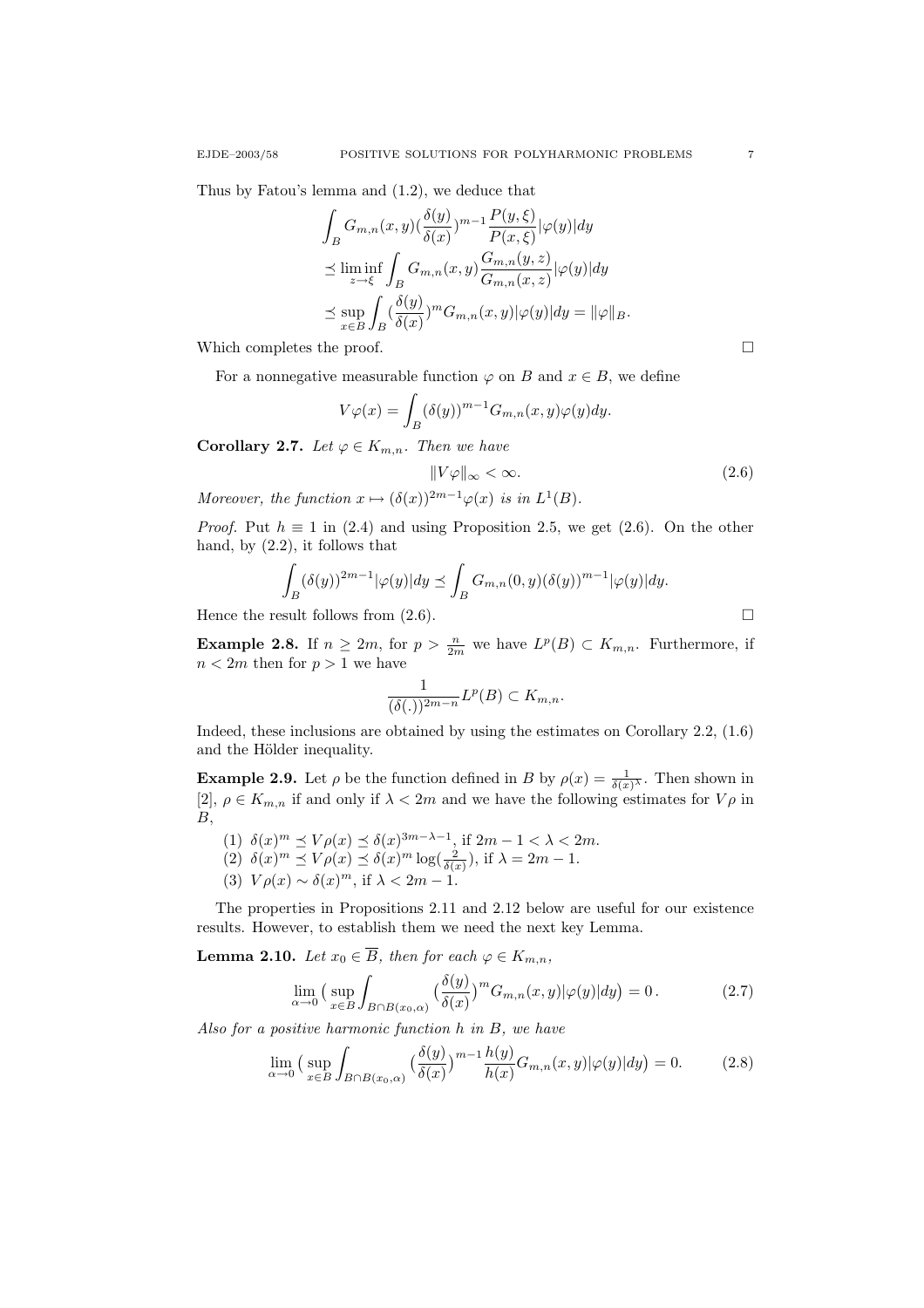*Proof.* Let  $\varepsilon > 0$ , then by (1.3), there exists  $r > 0$  such that

$$
\sup_{z \in B} \int_{B \cap B(z,r)} \left( \frac{\delta(y)}{\delta(z)} \right)^m G_{m,n}(z,y) |\varphi(y)| dy \le \varepsilon
$$

Let  $x_0 \in \overline{B}$  and  $\alpha > 0$ . Then by (2.1) we have for each  $x \in B$ ,

$$
\int_{B \cap B(x_0,\alpha)} (\frac{\delta(y)}{\delta(x)})^m G_{m,n}(x,y)|\varphi(y)| dy
$$
\n
$$
\leq \int_{B \cap B(x,r)} (\frac{\delta(y)}{\delta(x)})^m G_{m,n}(x,y)|\varphi(y)| dy
$$
\n
$$
+ \int_{B \cap B(x_0,\alpha) \cap B^c(x,r)} (\frac{\delta(y)}{\delta(x)})^m G_{m,n}(x,y)|\varphi(y)| dy
$$
\n
$$
\leq \varepsilon + \int_{B \cap B(x_0,\alpha)} (\delta(y))^{2m} |\varphi(y)| dy.
$$

Hence, using Lemma 2.4 and letting  $\alpha \to 0$ , claim (2.7) follows.

Now to prove (2.8), using again Herglotz representation theorem, we need only to verify the assertion for  $h(y) = P(y, \xi)$  uniformly in  $\xi \in \partial B$ , where  $P(y, \xi) = \frac{1-|y|^2}{|y-\xi|^n}$ , for  $y \in B$  and  $\xi \in \partial B$ .

Let  $x \in B$ , then by Fatou's Lemma and (2.5), we deduce that

$$
\int_{B \cap B(x_0,\alpha)} \left(\frac{\delta(y)}{\delta(x)}\right)^{m-1} \frac{P(y,\xi)}{P(x,\xi)} G_{m,n}(x,y) |\varphi(y)| dy
$$
\n
$$
\leq \liminf_{z \to \xi} \int_{B \cap B(x_0,\alpha)} G_{m,n}(x,y) \frac{G_{m,n}(y,z)}{G_{m,n}(x,z)} |\varphi(y)| dy
$$
\n
$$
\leq \sup_{x \in B} \int_{B \cap B(x_0,\alpha)} \left(\frac{\delta(y)}{\delta(x)}\right)^m G_{m,n}(x,y) |\varphi(y)| dy,
$$

Then by (2.7), we get (2.8) when  $\alpha \to 0$ .

**Proposition 2.11.** Let  $\varphi \in K_{m,n}$ . Then the following function is in  $C_0(B)$ ,

$$
v(x) := \frac{1}{(\delta(x))^{m-1}} V\varphi(x).
$$

*Proof.* Let  $x_0 \in B$  and  $\alpha > 0$ . Let  $x, z \in B \cap B(x_0, \alpha)$ , then

$$
|v(x) - v(z)| \leq \int_{B} \left| \frac{G_{m,n}(x,y)}{(\delta(x))^{m-1}} - \frac{G_{m,n}(z,y)}{(\delta(z))^{m-1}} \right| (\delta(y))^{m-1} |\varphi(y)| dy
$$
  
\n
$$
\leq 2 \sup_{\xi \in B} \int_{B \cap B(x_0,2\alpha)} \left( \frac{\delta(y)}{\delta(\xi)} \right)^{m-1} G_{m,n}(\xi,y) |\varphi(y)| dy
$$
  
\n
$$
+ \int_{B \cap B^c(x_0,2\alpha)} \left| \frac{G_{m,n}(x,y)}{(\delta(x))^{m-1}} - \frac{G_{m,n}(z,y)}{(\delta(z))^{m-1}} \right| (\delta(y))^{m-1} |\varphi(y)| dy.
$$

If  $|x_0 - y| \geq 2\alpha$  then  $|x - y| \geq \alpha$  and  $|z - y| \geq \alpha$ . Moreover, by (2.1) for all  $x \in B \cap B(x_0, \alpha)$  and  $y \in \Omega := B \cap B^c(x_0, 2\alpha)$ , we have

$$
\left(\frac{\delta(y)}{\delta(x)}\right)^{m-1}G_{m,n}(x,y) \preceq (\delta(y))^{2m-1}.
$$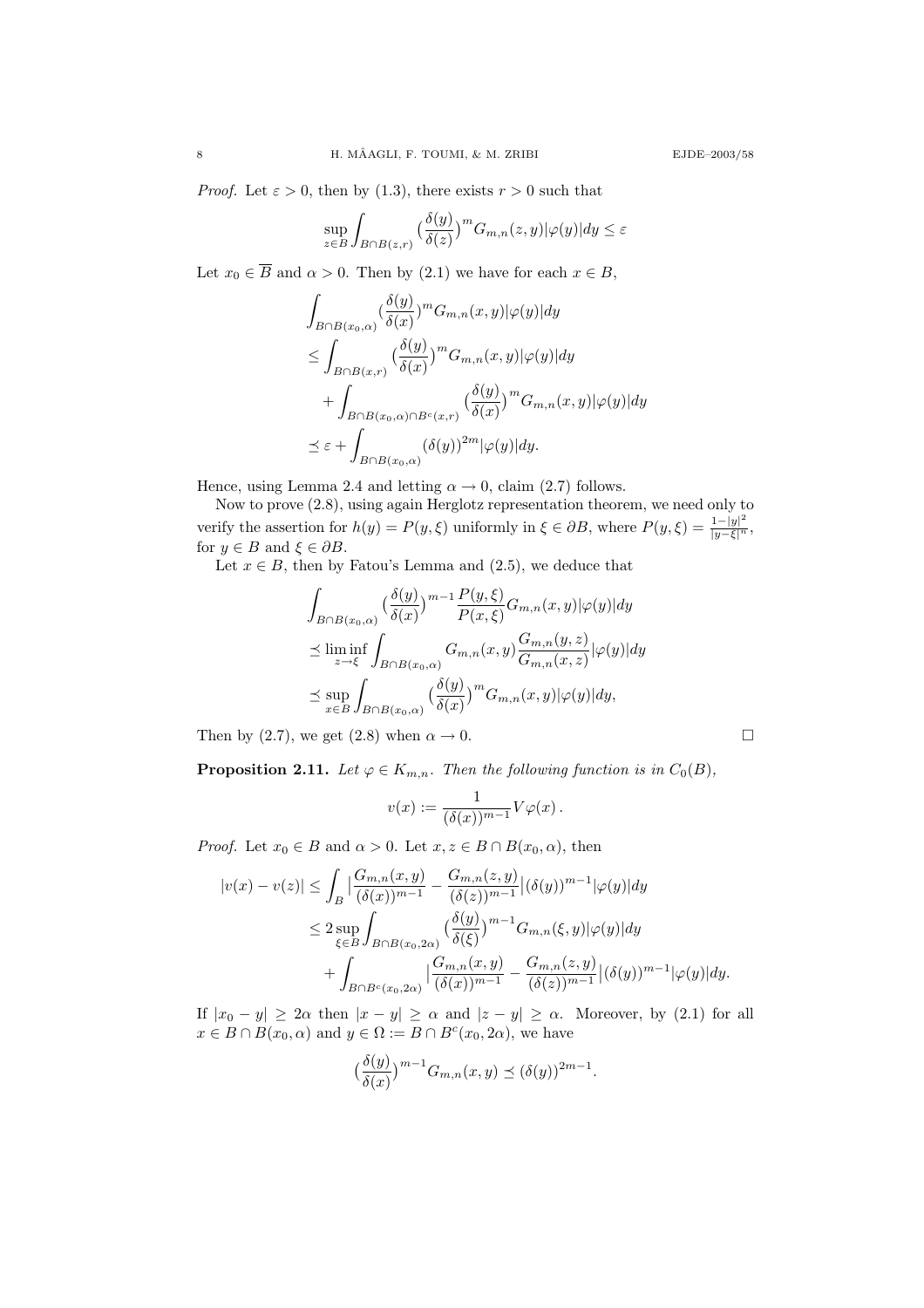Since when  $y \in \Omega$ , the function  $x \to \frac{G_{m,n}(x,y)}{(\delta(x))^{m-1}}$  is continuous in  $B \cap B(x_0, \alpha)$ , then by (2.8), Corollary 2.7 and the dominated convergence theorem, we obtain that

$$
\int_{B} \left| \frac{G_{m,n}(x,y)}{(\delta(x))^{m-1}} - \frac{G_{m,n}(z,y)}{(\delta(z))^{m-1}} \right| (\delta(y))^{m-1} |\varphi(y)| dy \to 0
$$

as  $|x - z| \to 0$ . Hence, we deduce that v is continuous in B. Next, we show that  $v(x) \to 0$  as  $\delta(x) \to 0$ . Let  $x_0 \in \partial B$ ,  $\alpha > 0$  and  $x \in B(x_0, \alpha)$ , then

$$
|v(x)| \leq \int_{B \cap B(x_0, 2\alpha)} \left(\frac{\delta(y)}{\delta(x)}\right)^{m-1} G_{m,n}(x, y) |\varphi(y)| dy
$$
  
+ 
$$
\int_{B \cap B^c(x_0, 2\alpha)} \left(\frac{\delta(y)}{\delta(x)}\right)^{m-1} G_{m,n}(x, y) |\varphi(y)| dy.
$$

Since  $\lim_{\delta(x)\to 0} \frac{G_{m,n}(x,y)}{(\delta(x))^{m-1}} = 0$ , as in the above argument, we get  $\lim_{x\to x_0} v(x) = 0$ . Hence  $v \in C_0(B)$ .

For a nonnegative function  $\rho$  in  $K_{m,n}$ , we define

$$
M_{\rho} := \{ \varphi \in K_{m,n} : |\varphi| \le \rho \}.
$$

By similar arguments as in the proof of the above Proposition, we can prove the following statement.

**Proposition 2.12.** For any nonnegative function  $\rho \in K_{m,n}$ , the family of functions  $\{V\varphi : \varphi \in M_{\rho}\}\$ is relatively compact in  $C_0(B)$ .

## 3. First existence result

In this section, we consider the case  $m \geq n \geq 2$  to study problem (1.4). The main result that we shall prove is the following.

**Theorem 3.1.** Assume (H1)–(H3). Then the problem (1.4) has a positive continuous solution u. Moreover, there exist two positive constants a and b such that for each  $x \in B$ ,

$$
a(\delta(x))^m \le u(x) \le b(\delta(x))^{m-1}.
$$

To prove this theorem, we state an existence result for the following boundaryvalue problem (in the sense of distributions)

$$
(-\Delta)^m u = f(., u) \text{ in } B
$$
  
 
$$
u = \lambda \text{ on } \partial B,
$$
  
 
$$
(\frac{\partial}{\partial \nu})^j u = 0, \text{ on } \partial B, \quad 1 \le j \le m - 1.
$$
 (3.1)

where  $\lambda > 0$ . For the next theorem we need the hypothesis

(H2') For each  $c > 0$ , the function  $x \to \frac{f(x,c)}{(\delta(x))^{m-1}}$  is in  $K_{m,n}$ .

Note that hypothesis (H2) implies (H2').

**Proposition 3.2.** Suppose that  $f$  satisfies (H1), (H3), and (H2'). Then for each  $\lambda > 0$ , problem (3.1) has a positive solution  $u_{\lambda} \in C(\overline{B})$ , such that for each  $x \in B$ ,

$$
u_{\lambda}(x) = \lambda + \int_{B} G_{m,n}(x, y) f(y, u_{\lambda}(y)) dy.
$$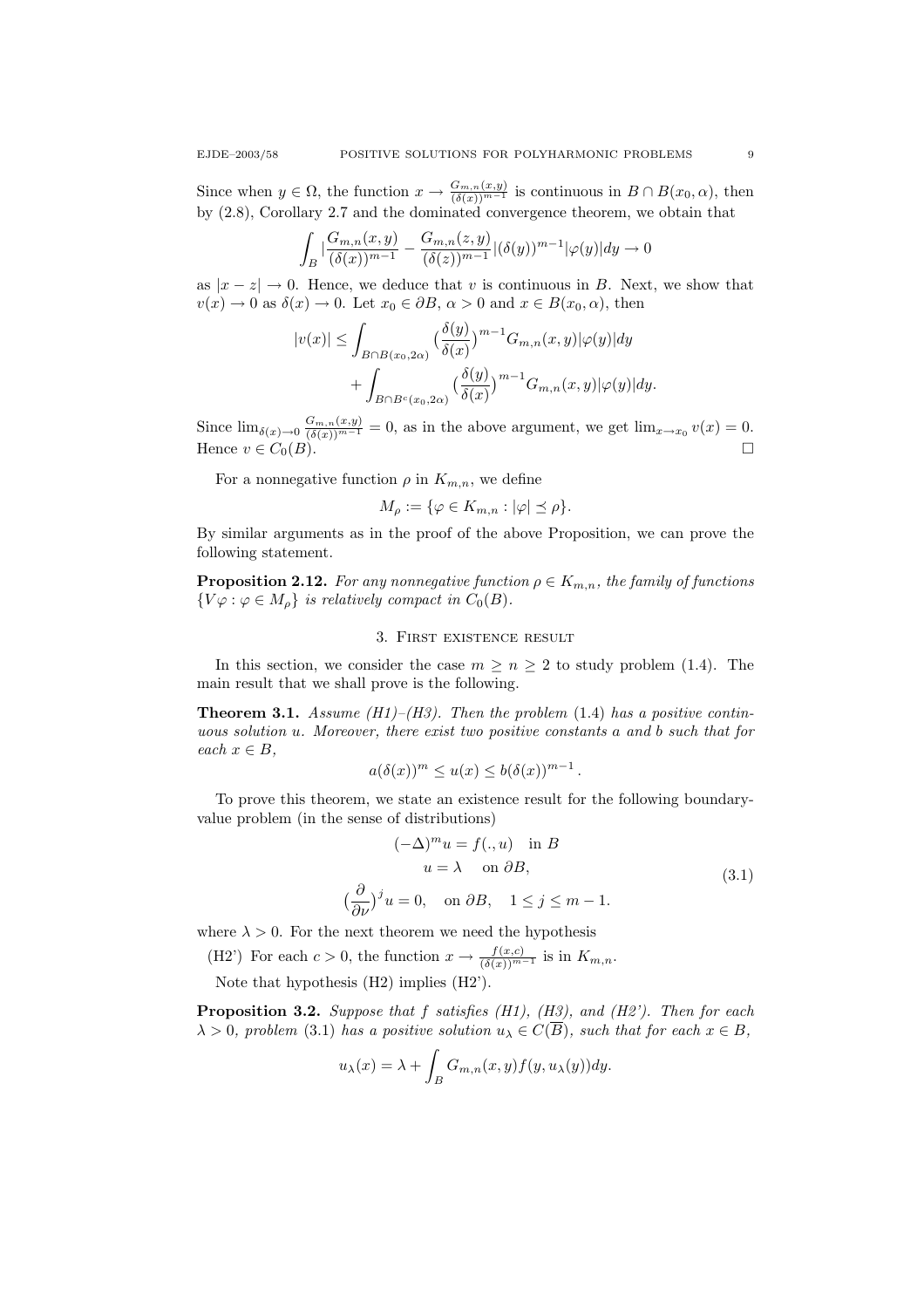*Proof.* Let  $\lambda > 0$ . Then by (H2'), the function  $\rho(y) := \frac{f(y,\lambda)}{(\delta(y))^{m-1}} \in K_{m,n}$  and so by Corollary 2.7, we have  $\beta := \lambda + ||V\rho||_{\infty} < \infty$ . Let Y be the convex set given by

ן.

$$
Y = \left\{ u \in C(\overline{B}) : \lambda \le u \le \beta \right\}
$$

We consider the integral operator  $T$  on  $Y$ , defined by

$$
Tu(x) = \lambda + \int_B G_{m,n}(x, y) f(y, u(y)) dy.
$$

We shall prove that T has a fixed point in Y. Since for  $u \in Y$  and  $y \in B$ , by (H1) we have

$$
\frac{f(y, u(y))}{(\delta(y))^{m-1}} \le \frac{f(y, \lambda)}{(\delta(y))^{m-1}} = \rho(y),
$$

then using (H2'), we deduce that the function  $y \to \frac{f(y,u(y))}{(\delta(y))^{m-1}}$  is in  $M_\rho$ . So from Proposition 2.12, we deduce that TY is relatively compact in  $C(\overline{B})$ . In particular, for all  $u \in Y$ ,  $Tu \in C(\overline{B})$  and so it is clear that  $TY \subset Y$ .

Now, we aim to prove the continuity of T in Y. Let  $(u_k)_k$  be a sequence in Y which converges uniformly to  $u \in Y$ . Then since f is continuous with respect to the second variable, we deduce by the dominated convergence theorem that

$$
\forall x \in B, \; Tu_k(x) \to Tu(x) \quad \text{as } k \to \infty.
$$

As TY is relatively compact in  $C(\overline{B})$ , then

$$
||Tu_k - Tu||_{\infty} \to 0 \text{ as } k \to \infty.
$$

Thus we have proved that  $T$  is a compact mapping from  $Y$  to itself. Hence, by Schauder fixed point theorem, there exists a function  $u_{\lambda} \in Y$  such that

$$
u_{\lambda}(x) = \lambda + \int_{B} G_{m,n}(x, y) f(y, u_{\lambda}(y)) dy.
$$

Finally, we need to verify that  $u_{\lambda}$  is a solution for problem (3.1). Since by (H1) we have for each  $y \in B$ ,  $f(y, u_\lambda(y)) \leq f(y, \lambda) = (\delta(y))^{m-1} \rho(y)$ , then we deduce from Corollary 2.7 that the function  $y \to f(y, u_\lambda(y))$  is in  $L^1_{loc}(B)$ . So it is clear that  $u_\lambda$ satisfies (in the sense of distributions) the elliptic differential equation

$$
(-\Delta)^m u_\lambda = f(., u_\lambda) \quad \text{in } B.
$$

Furthermore, by (H2'), we have

$$
0\leq \frac{u_\lambda(x)-\lambda}{(\delta(x))^{m-1}}\leq \frac{1}{(\delta(x))^{m-1}}V\rho(x).
$$

This implies from Proposition 2.11 that  $\lim_{\delta(x)\to 0} \frac{u_\lambda(x)-\lambda}{(\delta(x))^{m-1}} = 0$ . Namely,  $u_\lambda$  satisfies the boundary conditions  $u_{\lambda} = \lambda$  and  $(\frac{\partial}{\partial \nu})^j u_{\lambda} = 0$ , on  $\partial B$  for  $1 \le j \le m - 1$ . This ends the proof.

In the sequel, we consider a sequence  $(\lambda_k)_k$  of positive real numbers, decreasing to zero. We denote by  $u_k$  the solution of the problem  $(P_{\lambda_k})$  given by Proposition 3.2 and satisfying for each  $x \in B$ ,

$$
u_k(x) = \lambda_k + \int_B G_{m,n}(x,y)f(y,u_k(y))dy.
$$
\n(3.2)

**Lemma 3.3.** There exists a positive constant a such that for all  $k \in \mathbb{N}$ , and  $x \in B$ ,  $u_k(x) \geq a(\delta(x))^m$ .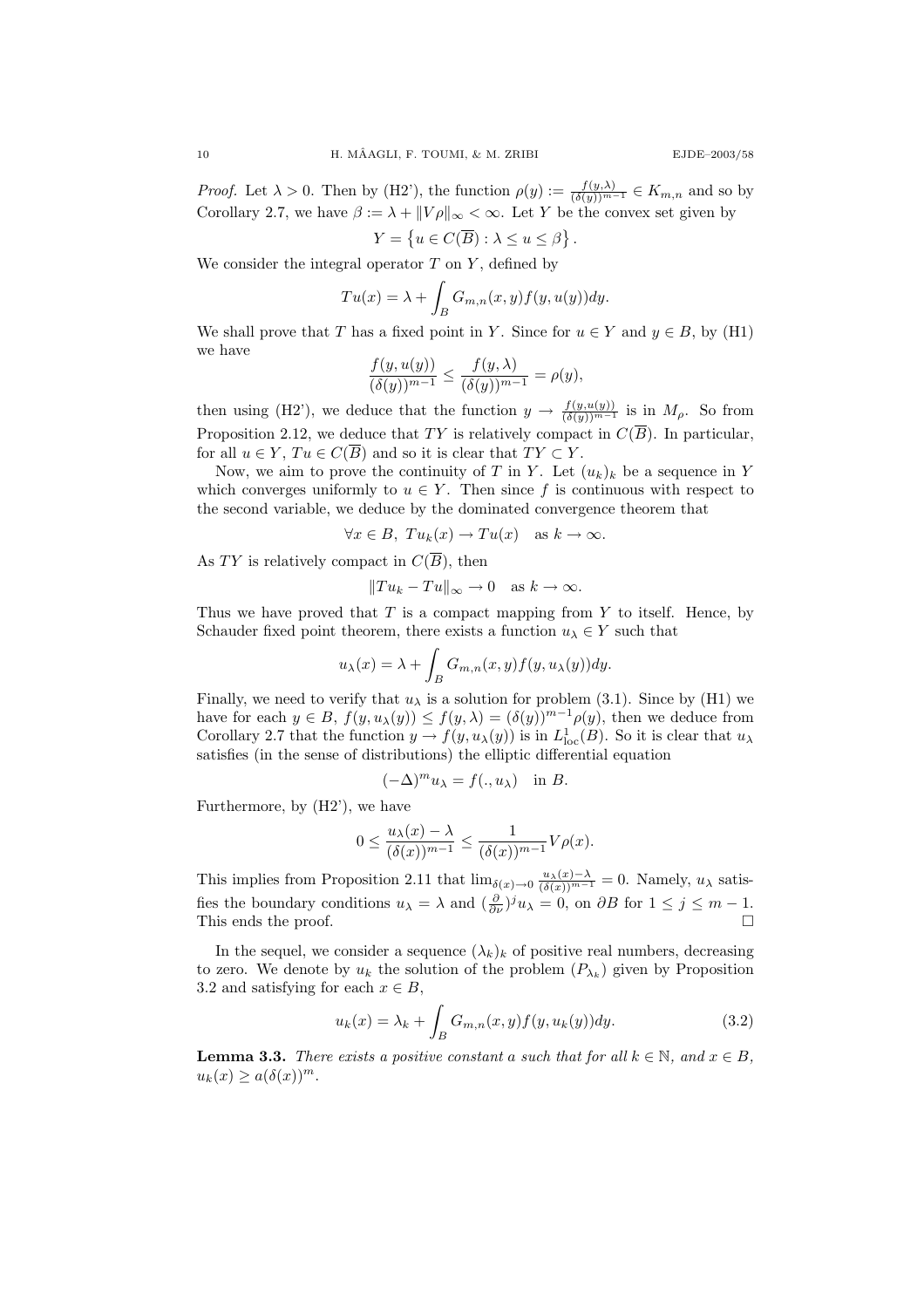*Proof.* By  $(2.2)$  and  $(2.3)$ , we remark that on B,

$$
G_{m,n}(0,y) \sim (\delta(y))^m.
$$

Then by  $(2.2)$  and  $(2.3)$  again, we deduce that there exists a constant  $c > 1$  such that we have for each  $x, y \in B$ 

$$
\frac{1}{c}(\delta(x))^m G_{m,n}(0,y) \leq G_{m,n}(x,y) \leq c G_{m,n}(0,y).
$$

This implies by (3.1) that

$$
u_k(x) \le c(\lambda_k + \int_B G_{m,n}(0, y) f(y, u_k(y)) dy) = cu_k(0).
$$
 (3.3)

and

$$
u_k(x) \geq \frac{1}{c} (\delta(x))^m (\lambda_k + \int_B G_{m,n}(0, y) f(y, u_k(y)) dy)
$$
  
 
$$
\geq \frac{1}{c} (\delta(x))^m (\inf_{k \in \mathbb{N}} u_k(0)).
$$

We claim that  $a = \frac{1}{c} (\inf_{k \in \mathbb{N}} u_k(0)) > 0$ . Assume on the contrary that there exists a subsequence  $(u_{k_p}(0))_p$  which converges to zero. In particular, for p large enough, we have  $u_{k_p}(0) \leq 1$ , which implies with  $(3.3)$  and  $(H1)$  that

$$
u_{k_p}(0) = \lambda_{k_p} + \int_B G_{m,n}(0, y) f(y, u_{k_p}(y)) dy \ge \lambda_{k_p} + \int_B G_{m,n}(0, y) f(y, c) dy.
$$

Thus, by letting p to  $\infty$ , we reach a contradiction from hypothesis (H3). This completes the proof.

Proof of Theorem 3.1. Let a be the constant given in Lemma 3.3, then by hypothesis (H2), we deduce that the function

$$
\rho(y) := \frac{f(y, a(\delta(y))^m)}{(\delta(y))^{m-1}} \in K_{m,n}.
$$

Since for each  $k \in \mathbb{N}$  and  $y \in B$ , by (H1) we have

$$
\frac{f(y, u_k(y))}{(\delta(y))^{m-1}} \le \frac{f(y, a(\delta(y))^m)}{(\delta(y))^{m-1}} = \rho(y).
$$

Then the function  $y \to \frac{f(y, u_k(y))}{(\delta(y))^{m-1}}$  is in  $M_\rho$ . So using Proposition 2.12, we deduce from (3.2) that the family  $(u_k)_k$  is relatively compact in  $C(\overline{B})$ . Then it follows that there exists a subsequence  $(u_{k_p})_p$  which converges uniformly to a function  $u \in C(\overline{B})$ . Moreover, by Lemma 3.3, we have  $u(x) \ge a(\delta(x))^m$ , for each  $x \in B$ . Hence, using the continuity of  $f$  with respect to the second variable, we apply the dominated convergence theorem in (3.2) to obtain that

$$
u(x) = \int_B G_{m,n}(x,y)f(y,u(y))dy.
$$

Finally, by Lemma 3.3 and hypothesis (H1), for each  $y \in B$ , we have

$$
f(y, u(y)) \le f(y, a(\delta(y))^m) = (\delta(y))^{m-1} \rho(y).
$$

Then we deduce from Corollary 2.7 that the function  $y \to f(y, u(y))$  is in  $L^1_{loc}(B)$ . So  $u$  satisfies (in the sense of distributions) the elliptic differential equation

$$
(-\Delta)^m u = f(.,u) \quad \text{in } B.
$$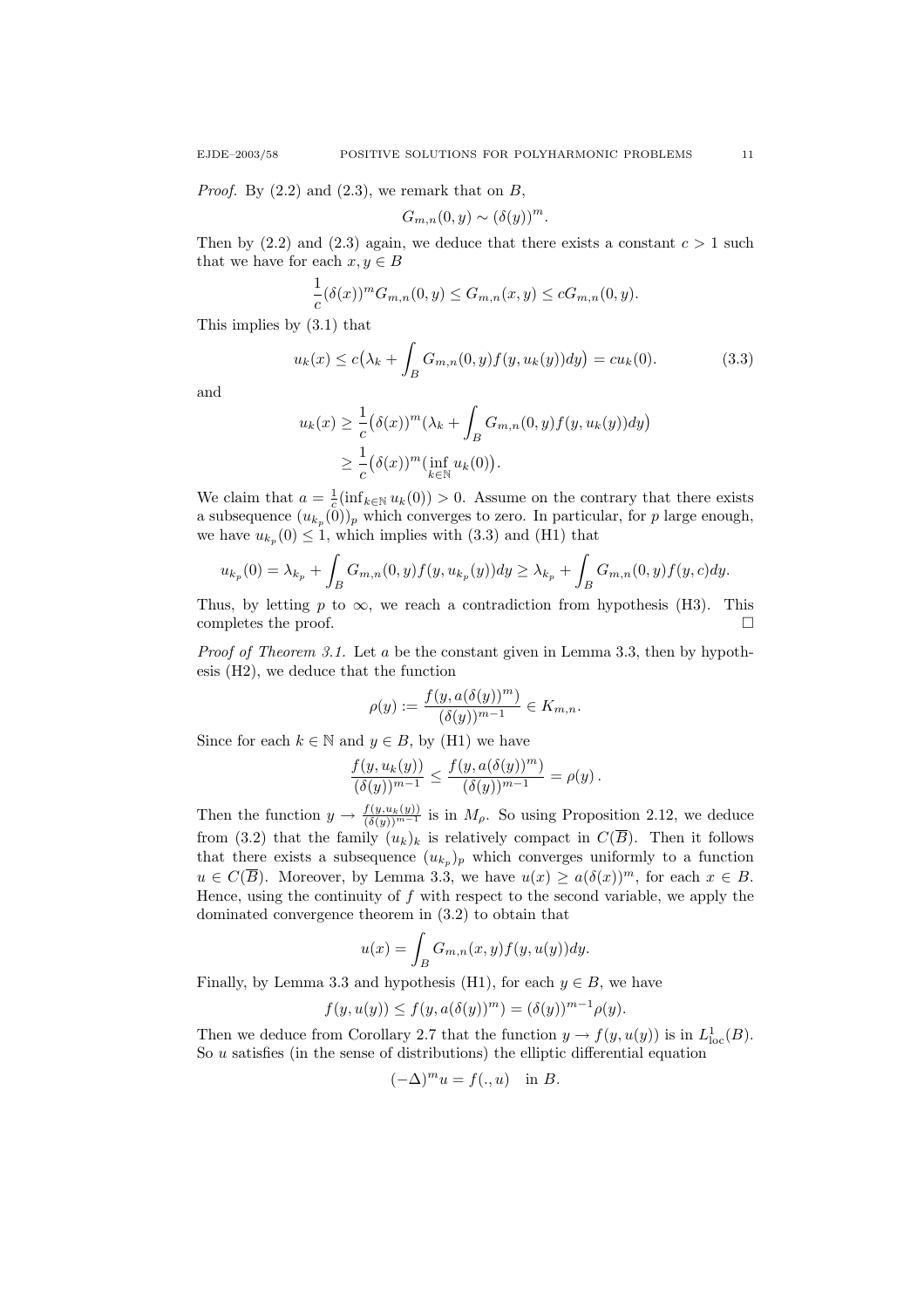Furthermore, we have for  $x \in B$ ,

$$
a\delta(x) \le \frac{u(x)}{(\delta(x))^{m-1}} \le \frac{1}{(\delta(x))^{m-1}} V\rho(x),
$$

which together with Proposition 2.11 imply that u satisfies the boundary conditions  $(\frac{\partial}{\partial \nu})^j u = 0$ , on  $\partial B$ , for  $0 \le j \le m-1$  and that there exists a positive constant b such that

$$
a(\delta(x))^m \le u(x) \le b(\delta(x))^{m-1}.
$$

This completes the proof.

**Corollary 3.4.** Let  $\varphi \in C(\partial B)$  and  $\psi \in C^1(\partial B)$  be nonnegative functions on  $\partial B$ and f satisfies  $(H1)$ – $(H3)$ , then the polyharmonic boundary-value problem

 $(-\Delta)^mu = f(.,u)$  in B (in the sense of distributions),

$$
(-\frac{\partial}{\partial \nu})^{m-1}u = \psi, \quad (-\frac{\partial}{\partial \nu})^{m-2}u = \varphi, \quad (\frac{\partial}{\partial \nu})^j u = 0 \quad on \ \partial B \quad \text{for } 0 \le j \le m-3,
$$
\n(3.4)

has a positive continuous solution u. Moreover there exists a positive constant a such that

$$
u(x) \ge a(\delta(x))^m.
$$

Proof. Let h be the solution of the Dirichlet problem

$$
(-\Delta)^m h = 0 \quad \text{in } B
$$
  

$$
(-\frac{\partial}{\partial \nu})^{m-1} h = \psi, \quad (-\frac{\partial}{\partial \nu})^{m-2} h = \varphi, \quad (\frac{\partial}{\partial \nu})^j h = 0, \quad \text{on } \partial B, \text{ for } 0 \le j \le m - 3.
$$

Then as in [9], for  $x \in B$  we have

$$
h(x) = \int_{\partial B} K_{m,n}(x,y)\varphi(y)d\omega(y) + \int_{\partial B} L_{m,n}(x,y)\psi(y)d\omega(y),
$$

where

$$
L_{m,n}(x,y) = \frac{1}{2^m(m-2)!\omega_n} \frac{(1-|x|^2)^m}{|x-y|^{n+2}} [n(1-|x|^2) + (m+2-n)|x-y|^2],
$$
  

$$
K_{m,n}(x,y) = \frac{1}{2^{m-1}(m-1)!\omega_n} \frac{(1-|x|^2)^m}{|x-y|^n}
$$

for  $x, y \in B$ , and  $\omega_n$  denotes the  $(n-1)$  dimensional surface area of the unit ball.

For  $m \geq n \geq 2$ , we have evidently  $L_{m,n} > 0$  and so h is nonnegative on B. Using this fact, we can easily see that the function  $f_0$  defined on  $B \times (0, \infty)$  by

$$
f_0(x,t) = f(x, t + h(x))
$$

satisfies  $(H1)$ – $(H3)$ . Hence by Theorem 3.1, the problem

 $(-\Delta)^m v = f_0(., v)$  in B (in the sense of distributions)

$$
(\frac{\partial}{\partial \nu})^j v = 0, \quad \text{on } \partial B, \quad \text{for } 0 \le j \le m - 1.
$$

has a positive solution  $v \in C_0(B)$  satisfying  $v(x) \ge a(\delta(x))^m$ , where a is a positive constant. Let  $u = v + h$ . Then u is the desired solution for the problem (3.4). This completes the proof.  $\Box$ 

**Remark 3.5.** Let  $f$  satisfy (H1), (H3), and (H2") For each  $c > 0$ , the function  $x \to \frac{f(x,c(\delta(x)))^m}{(\delta(x))^{m+n-1}}$  is in  $K_{m,n}$ .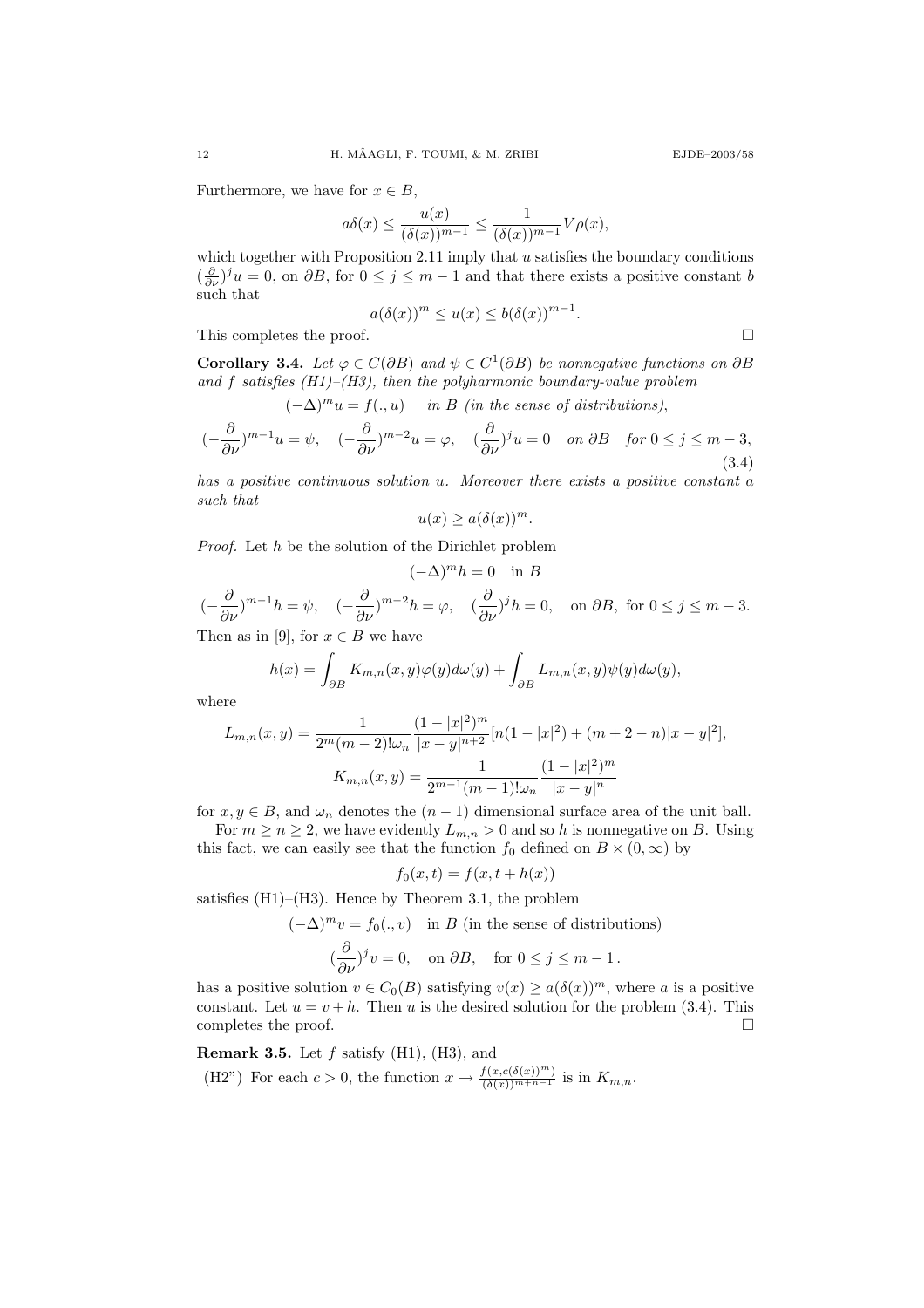Then problem (1.4) has a positive solution u satisfying  $u(x) \sim (\delta(x))^m$ . Indeed, we note that  $(H2)$  implies  $(H2)$ , so by Theorem 3.1, problem  $(1.4)$  has a positive solution satisfying that for each  $x \in B$ 

$$
u(x) = \int_B G_{m,n}(x, y) f(y, u(y)) dy
$$

and  $u(x) \ge a(\delta(x))^m$ . Now, if  $m \ge n$ , we have by Corollary 2.2 that  $G_{m,n}(x, y) \sim$  $\frac{(\delta(x)\delta(y))^m}{[x,y]^n}$ , which by (1.6) implies that

$$
G_{m,n}(x,y) \preceq (\delta(x))^m (\delta(y))^{m-n}.
$$

Hence for each  $x \in B$ , we have

$$
a(\delta(x))^m \le u(x) \le (\delta(x))^m \int_B (\delta(y))^{m-n} f(y, a(\delta(y))^m) dy.
$$
 (3.5)

Since f satisfies (H2"), we deduce by Corollary 2.7, that  $u(x) \sim (\delta(x))^m$ .

**Remark 3.6.** Let  $\psi(r,.) = \max_{|x|=r} f(x,.)$ , for  $r \in [0,1]$  and suppose that for all  $c > 0$ ,

$$
\int_0^1 r^{n-1} (1-r)^{m-1} \psi(r, c(1-r)^m) dr < \infty.
$$
 (3.6)

Then the solution u of (1.4) satisfies  $u(x) \sim (\delta(x))^m$ . Indeed, by Theorem 3.1 and (H1), we have

$$
a(\delta(x))^m \le u(x) \le \int_B G_{m,n}(x,y)f(y,a(\delta(y))^m)dy. \tag{3.7}
$$

On the other hand using (1.1), we have

$$
G_{m,n}(x,y) \preceq |x-y|^{2m-n} \left(\frac{[x,y]^2}{|x-y|^2} - 1\right)^{m-1} \int_1^{\frac{[x,y]}{|x-y|}} \frac{dv}{v^{n-1}}.
$$

Now since  $\frac{[x,y]^2}{|x-y|^2}$  $\frac{[x,y]^2}{|x-y|^2} - 1 \sim \frac{\delta(x)\delta(y)}{|x-y|^2}$  $\frac{y(x)\delta(y)}{|x-y|^2}$ , we deduce that

$$
G_{m,n}(x,y) \preceq (\delta(x)\delta(y))^{m-1} G_{1,n}(x,y).
$$

Hence it follows from (3.6) that

$$
u(x) \preceq (\delta(x))^{m-1} \int_B (\delta(y))^{m-1} G_{1,n}(x,y) \psi(|y|, a(\delta(y))^m) dy.
$$

By similar calculus as in [15, p.538], we have by (3.6) that for  $x \in B$ ,

$$
\int_B (\delta(y))^{m-1} G_{1,n}(x,y) \psi(|y|, a(\delta(y))^m) dy \preceq \delta(x).
$$

This implies that  $u(x) \sim (\delta(x))^m$ .

**Example 3.7.** Let  $\alpha > 0$  and  $\lambda < m+1$ . Let  $\rho$  be a nontrivial measurable function in B such that for each  $x \in B$ 

$$
0 \le \rho(x) \le \frac{1}{(\delta(x))^{\lambda - m\alpha}}.
$$

Then the problem

 $(-\Delta)^m u = \rho(x)u^{-\alpha}$  in B (in the sense of distributions)  $\left(\frac{\partial}{\partial \nu}\right)^j u = 0$  on  $\partial B$ , for  $0 \le j \le m - 1$ .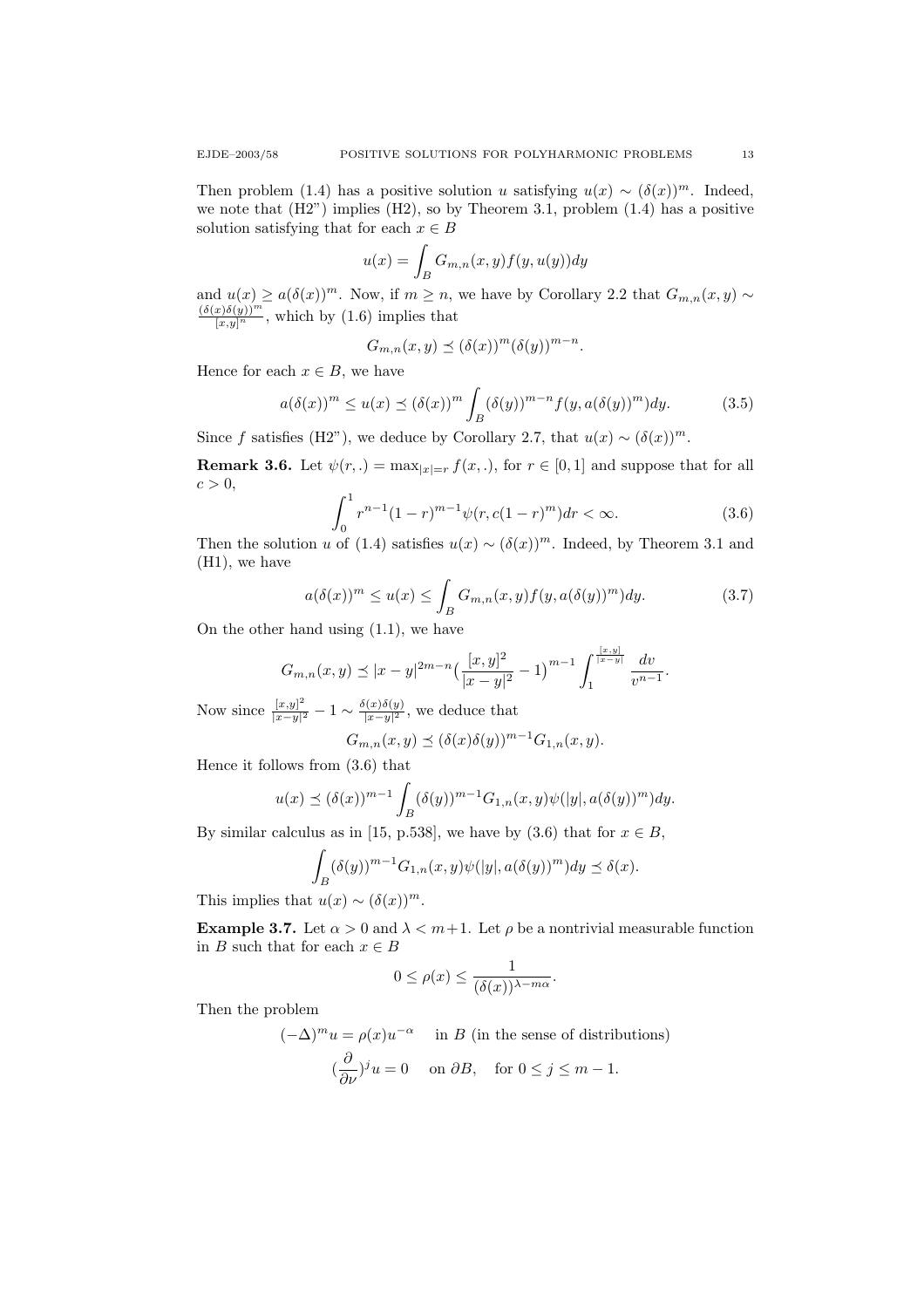has a positive solution  $u \in C_0(B)$  such that for all  $x \in B$ ,

- (1)  $\delta(x)^m \preceq u(x) \preceq \delta(x)^{2m-\lambda}$ , if  $m < \lambda < m+1$ (2)  $\delta(x)^m \preceq u(x) \preceq \delta(x)^m \log(\frac{2}{\delta(x)})$ , if  $\lambda = m$
- (3)  $u(x) \sim \delta(x)^m$ , if  $\lambda < m$ .

## 4. Second existence result

In this section, we prove the following result about problem (1.5).

**Theorem 4.1.** Assume (H4)and (H5). Then problem (1.5) has a positive continuous solution u. Moreover there exist positive constants a and b, such that

$$
a(\delta(x))^m \le u(x) \le b(\delta(x))^{m-1}.
$$

*Proof.* By (A2), the function  $\theta(x) = q(x)/(\delta(x))^{m-1}$  is in  $K_{m,n}$ . Then using Proposition 2.11, we have

$$
M := \sup_{x \in B} \left( \frac{1}{(\delta(x))^{m-1}} V \theta(x) \right) < \infty.
$$

By (A4) we have  $\lim_{t\to\infty} \frac{k(t)}{t} = 0$ , then there exists  $b > 0$  such that  $Mk(b) \leq b$ .

On the other hand, by  $(A1)$  the function  $p$  is a nontrivial nonnegative function in  $L^1_{\text{loc}}(B)$ , then there exists  $r \in (0,1)$  such that

$$
0 < \int_{B(0,r)} p(y) dy < \infty.
$$

Furthermore, from (2.2) there exists  $c > 0$  such that for each  $x, y \in B$ 

$$
G_{m,n}(x,y) \ge c(\delta(x))^m (\delta(y))^m.
$$

Hence, since by (A3) we have  $\lim_{t\to 0} \frac{h(t)}{t} = +\infty$ , then there exists  $a > 0$  such that

$$
c(1-r)^{m}h(a(1-r)^{m})\int_{B(0,r)}p(y)dy \geq a.
$$

Let  $\Lambda$  be the convex set

$$
\Lambda = \{ u \in C_0(B) : a(\delta(x))^m \le u(x) \le b(\delta(x))^{m-1} \}
$$

and T be the operator defined on  $\Lambda$  by

$$
Tu(x) = \int_B G_{m,n}(x,y)g(y,u(y))dy.
$$

We shall prove that T has a fixed point. We first note that for  $u \in \Lambda$  and  $y \in B$ , we have by (H5)

$$
\frac{g(y,u(y))}{(\delta(y))^{m-1}} \le \frac{q(y)k(u(y))}{(\delta(y))^{m-1}} \le k(b)\frac{q(y)}{(\delta(y))^{m-1}} := k(b)\theta(y).
$$

Then we deduce that the function  $y \to \frac{g(y,u(y))}{(\delta(y))^{m-1}} \in M_\theta$ . Thus by Proposition 2.12, we obtain that the family  $T\Lambda$  is relatively compact in  $C_0(B)$ 

We need now to verify that for  $u \in \Lambda$ , we have

$$
a(\delta(x))^m \le T u(x) \le b(\delta(x))^{m-1}.
$$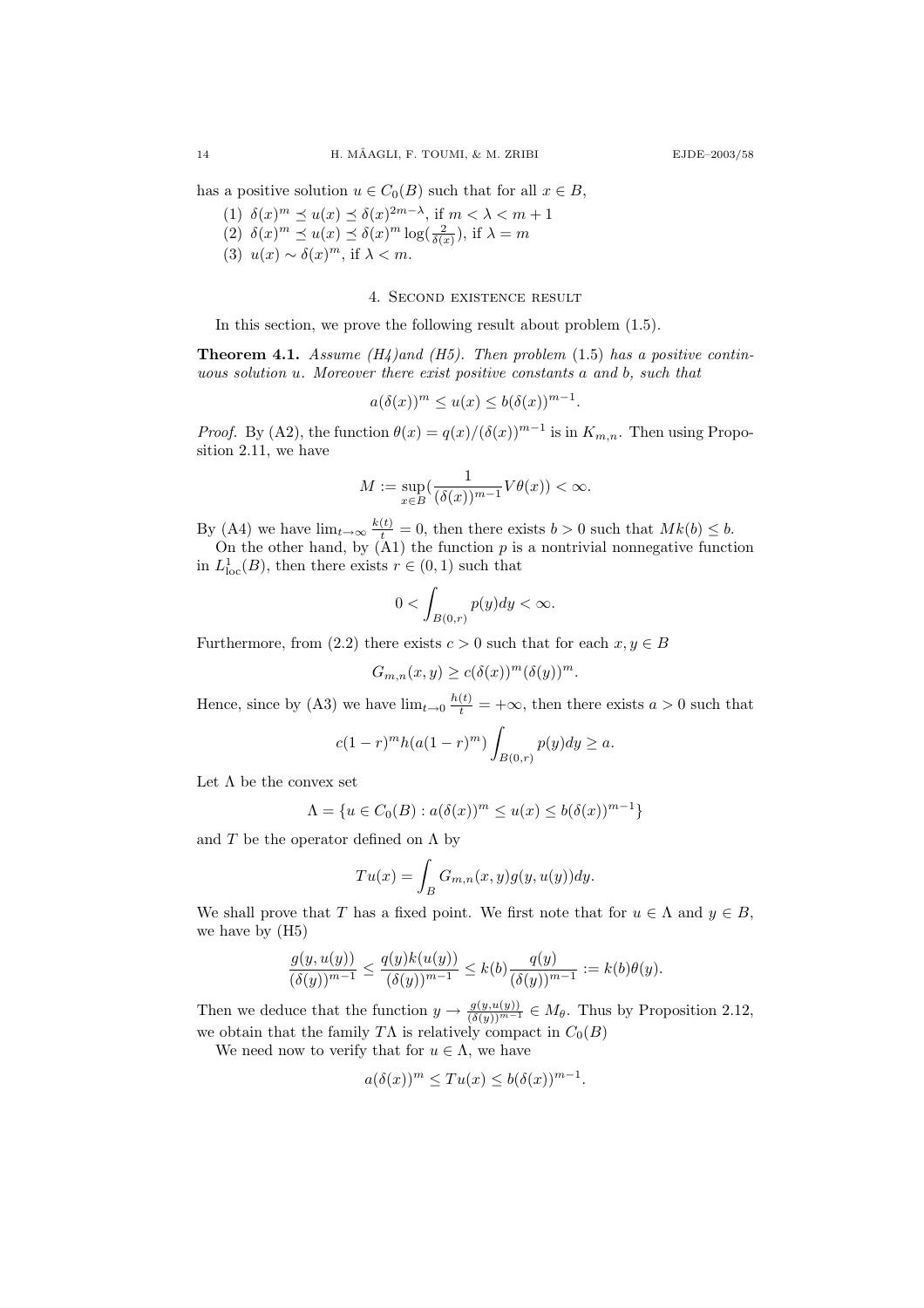Let  $u \in \Lambda$  and  $x \in B$ , then by (H5), we have

$$
Tu(x) \leq \int_B G_{m,n}(x,y)q(y)k(u(y))
$$
  
\n
$$
\leq (\delta(x))^{m-1} \Big[k(b) \int_B \left(\frac{\delta(y)}{\delta(x)}\right)^{m-1} G_{m,n}(x,y) \theta(y) dy\Big]
$$
  
\n
$$
\leq Mk(b)(\delta(x))^{m-1}.
$$
  
\n
$$
\leq b(\delta(x))^{m-1}.
$$

On the other hand from  $(H5)$  and  $(2.2)$ , we have

$$
Tu(x) \ge c(\delta(x))^m \int_B (\delta(y))^m p(y)h(u(y))dy
$$
  
\n
$$
\ge (\delta(x))^m \Big[c(1-r)^m h(a(1-r)^m)\int_{B(0,r)} p(y)dy\Big]
$$
  
\n
$$
\ge a(\delta(x))^m.
$$

Thus we have proved that  $T\Lambda \subset \Lambda$ .

Now we aim to prove the continuity of T in  $\Lambda$ . We consider a sequence  $(u_k)_k$  in Λ which converges uniformly to u in Λ. Then since g is continuous with respect to the second variable, we deduce by the dominated convergence theorem that for all  $x \in B$ ,

$$
Tu_k(x) \to Tu(x)
$$
 as  $k \to \infty$ .

Since TΛ is relatively compact in  $C_0(B)$ , we have the uniform convergence. Hence T is a compact mapping from  $\Lambda$  to itself. Then by the Schauder fixed point theorem, we deduce that there exists a function  $u \in \Lambda$  such that

$$
u(x) = \int_B G_{m,n}(x,y)g(y,u(y))dy.
$$

So  $u$  satisfies (in the sense of distributions) the elliptic differential equation

$$
(-\Delta)^m u = g(.,u) \text{ in } B.
$$

Moreover, since  $u$  satisfies

$$
a(\delta(x)) \le \frac{u(x)}{(\delta(x))^{m-1}} \preceq \frac{1}{(\delta(x))^{m-1}} V\theta(x),
$$

we deduce by Proposition 2.11 that  $\lim_{\delta(x)\to 0} \frac{u(x)}{(\delta(x))^{m-1}} = 0$  and so u satisfies the boundary conditions  $\left(\frac{\partial}{\partial \nu}\right)^j u = 0$ , on  $\partial B$  for  $0 \le j \le m-1$ . This completes the  $\Box$ 

**Example 4.2.** Let  $\lambda < m+1$  and  $f : (0, \infty) \to [0, \infty)$  be a nontrivial continuous and nondecreasing function satisfying

$$
\lim_{t \to 0} \frac{f(t)}{t} = \infty \quad \text{and} \quad \lim_{t \to \infty} \frac{f(t)}{t} = 0.
$$

Then the problem

$$
(-\Delta)^m u = (\delta(x))^{-\lambda} f(u) \text{ in } B
$$
  

$$
(\frac{\partial}{\partial \nu})^j u = 0, \text{ on } \partial B \text{ for } 0 \le j \le m - 1,
$$

has a positive solution  $u \in C_0(B)$  such that for all  $x \in B$ ,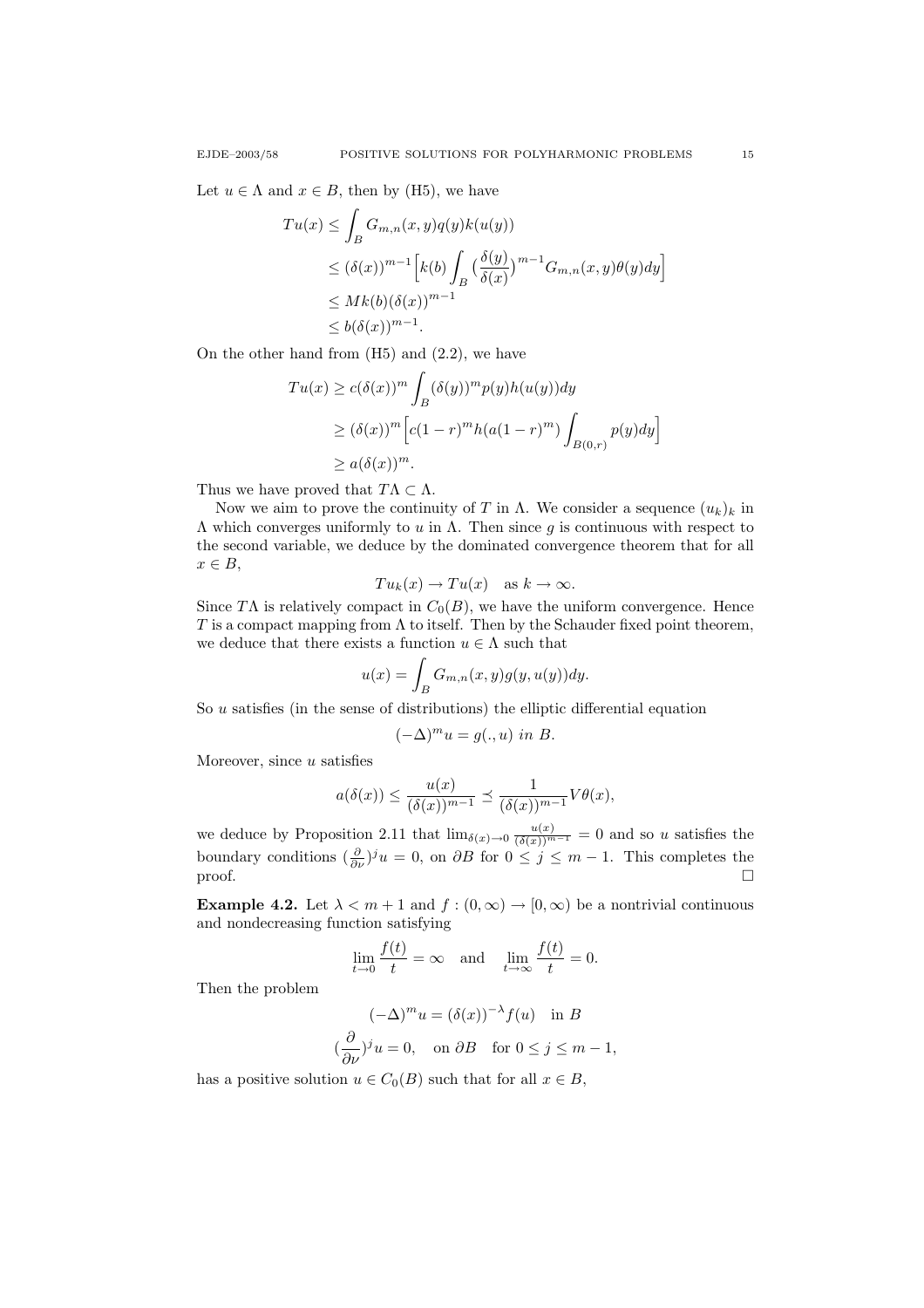(1) 
$$
(\delta(x))^m \preceq u(x) \preceq (\delta(x))^{2m-\lambda}
$$
, if  $m < \lambda < m+1$ 

(2)  $(\delta(x))^m \preceq u(x) \preceq (\delta(x))^m \log(\frac{2}{\delta(x)})$ , if  $\lambda = m$ 

(3)  $u(x) \sim (\delta(x))^m$ , if  $\lambda < m$ .

## 5. Appendix

In this section we prove the 3G-theorem. The following Lemma will help us doing so.

**Lemma 5.1** ([12, 14]). For  $x, y \in B$ , we have the following properties:

(1) If 
$$
\delta(x)\delta(y) \leq |x-y|^2
$$
 then  $(\delta(x) \vee \delta(y)) \leq \frac{(\sqrt{5}+1)}{2}|x-y|$ \n(2) If  $|x-y|^2 \leq \delta(x)\delta(y)$  then  $\frac{(3-\sqrt{5})}{2}\delta(x) \leq \delta(y) \leq \frac{(3+\sqrt{5})}{2}\delta(x)$ 

*Proof.* 1) We may assume that  $(\delta(x) \vee \delta(y)) = \delta(y)$ . Then the inequalities  $\delta(y) \leq$  $\delta(x) + |x - y|$  and  $\delta(x)\delta(y) \leq |x - y|^2$  imply that

$$
(\delta(y))^2 - \delta(y)|x - y| - |x - y|^2 \le 0,
$$

i.e.

$$
(\delta(y) + \frac{(\sqrt{5} - 1)}{2}|x - y|)(\delta(y) - \frac{(\sqrt{5} + 1)}{2}|x - y|) \le 0.
$$

It follows that

$$
(\delta(x)\vee \delta(y))\leq \frac{(\sqrt{5}+1)}{2}|x-y|.
$$

2) For each  $z \in \partial B$ , we have  $|y - z| \le |x - y| + |x - z|$  and since  $|x - y|^2 \le \delta(x)\delta(y)$ , we obtain

$$
|y - z| \le \sqrt{\delta(x)\delta(y)} + |x - z| \le \sqrt{|x - z||y - z|} + |x - z|,
$$

i.e.

$$
(\sqrt{|y-z|} + \frac{(\sqrt{5}-1)}{2}\sqrt{|x-z|})(\sqrt{|y-z|} - \frac{(\sqrt{5}+1)}{2}\sqrt{|x-z|}) \le 0.
$$

It follows that

$$
|y - z| \le \frac{(3 + \sqrt{5})}{2} |x - z|.
$$

Thus, interchanging the role of  $x$  and  $y$ , we have

$$
\left|\frac{3-\sqrt{5}}{2}\right| |x-z| \le |y-z| \le \left(\frac{3+\sqrt{5}}{2}\right) |x-z|.
$$

Which implies

$$
(\frac{3-\sqrt{5}}{2})\delta(x) \le \delta(y) \le (\frac{3+\sqrt{5}}{2})\delta(x).
$$

 $\Box$ 

*Proof of the 3G-Theorem*,  $[2]$ . To prove inequality  $(1.2)$ , we let

$$
A(x,y) := \frac{(\delta(x)\delta(y))^m}{G_{m,n}(x,y)}
$$

and we claim that A is a quasi-metric, that is for each  $x, y, z \in B$ ,

$$
A(x, y) \preceq A(y, z) + A(x, z).
$$

To show this claim, we separate the proof into three cases.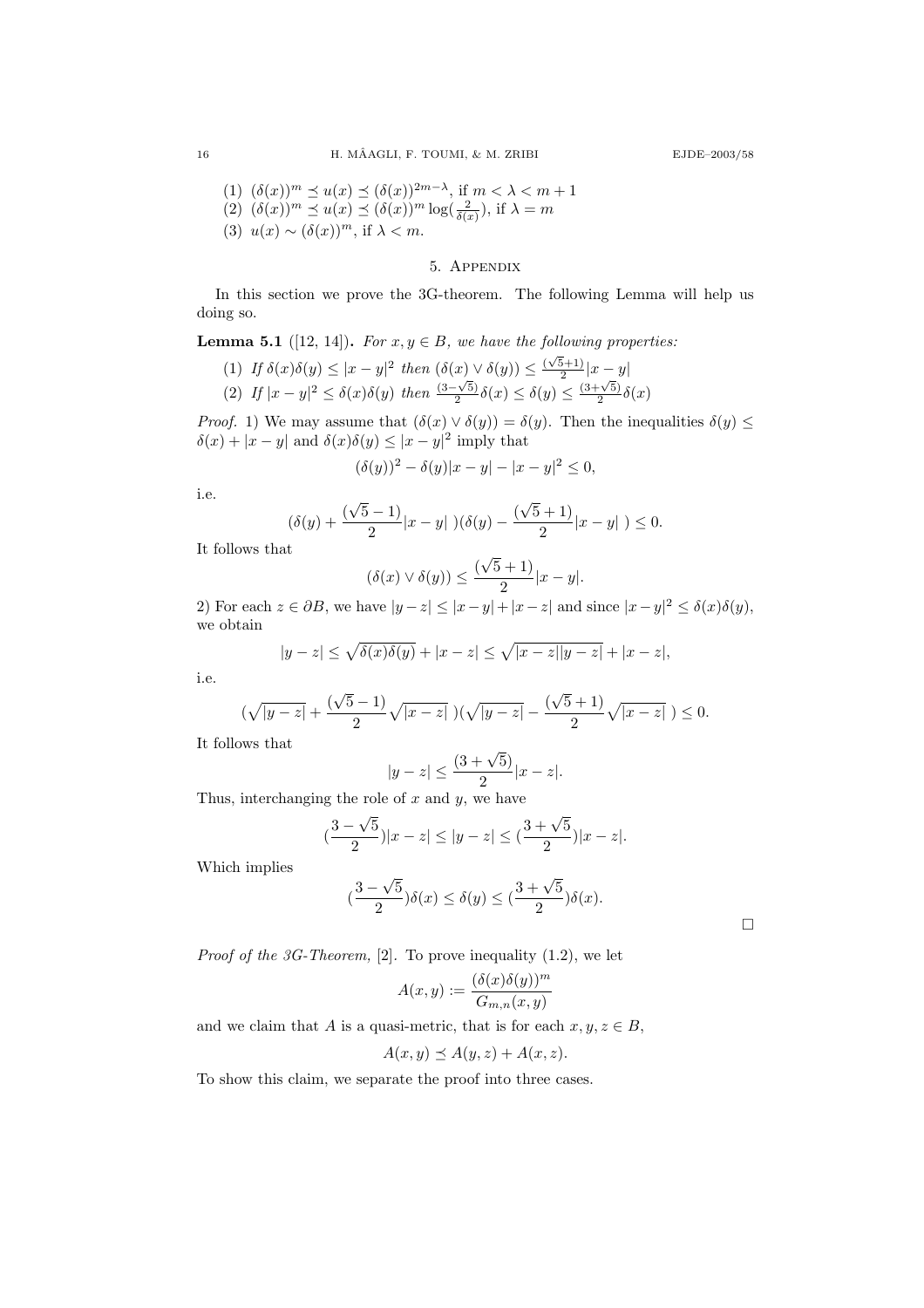**Case 1:** For  $2m < n$ , using Proposition 2.1, we have

$$
A(x,y) \sim |x-y|^{n-2m} (|x-y|^2 \vee (\delta(x)\delta(y)))^m.
$$

We distinguish the following subcases: • If  $\delta(x)\delta(y) \leq |x-y|^2$ , then we have

$$
A(x, y) \sim |x - y|^n \le |x - z|^n + |y - z|^n \le A(x, z) + A(y, z).
$$

• The inequality  $|x-y|^2 \leq \delta(x)\delta(y)$  implies from Lemma 5.1 that  $\delta(x) \sim \delta(y)$ . So we deduce that: if  $|x-z|^2 \leq \delta(x)\delta(z)$  or  $|y-z|^2 \leq \delta(y)\delta(z)$ , then it follows from Lemma 5.1 that  $\delta(x) \sim \delta(y) \sim \delta(z)$ . Hence,

$$
A(x, y) \sim |x - y|^{n-2m} (\delta(x)\delta(y))^m
$$
  
\n
$$
\preceq (\delta(x)\delta(y))^m (|x - z|^{n-2m} + |y - z|^{n-2m})
$$
  
\n
$$
\preceq |x - z|^{n-2m} (\delta(x)\delta(z))^m + |y - z|^{n-2m} (\delta(y)\delta(z))^m
$$
  
\n
$$
\preceq A(x, z) + A(y, z),
$$

If  $|x-z|^2 \ge \delta(x)\delta(z)$  and  $|y-z|^2 \ge \delta(y)\delta(z)$ . Then using Lemma 5.1, we have  $(\delta(x) \vee \delta(z)) \preceq |x - z|$  and  $(\delta(y) \vee \delta(z)) \preceq |y - z|$ .

So, we have

$$
A(x, y) \sim |x - y|^{n-2m} (\delta(x)\delta(y))^m
$$
  
\n
$$
\leq (|x - z|^{n-2m} + |y - z|^{n-2m}) (\delta(x)\delta(y))^m
$$
  
\n
$$
\leq |x - z|^{n-2m} (\delta(x))^{2m} + |y - z|^{n-2m} (\delta(y))^{2m}
$$
  
\n
$$
\leq |x - z|^n + |y - z|^n
$$
  
\n
$$
\leq A(x, z) + A(y, z).
$$

**Case 2:** For  $2m = n$ , using Proposition 2.1, we have

$$
A(x,y) \sim \frac{(\delta(x)\delta(y))^m}{\log\left(1 + \frac{(\delta(x)\delta(y))^m}{|x-y|^{2m}}\right)}.
$$
\n(5.1)

Since for each  $t \geq 0$ ,  $\frac{t}{1+t} \preceq \log(1+t) \preceq t$ , we deduce that

$$
|x - y|^{2m} \le A(x, y) \le |x - y|^{2m} + (\delta(x)\delta(y))^m.
$$
 (5.2)

So we distinguish the following subcases:

• If  $\delta(x)\delta(y) \leq |x-y|^2$ , then by (1.8), we have

$$
A(x, y) \preceq |x - y|^{2m} \preceq |x - z|^{2m} + |y - z|^{2m} \preceq A(x, z) + A(y, z).
$$

• If  $|x-y|^2 \leq \delta(x)\delta(y)$ , it follows from Lemma 5.1 that  $\delta(x) \sim \delta(y)$ . If  $|x-z|^2 \leq \delta(x)\delta(z)$  or  $|y-z|^2 \leq \delta(y)\delta(z)$ , so from Lemma 5.1, we deduce that δ(x) ∼ δ(y) ∼ δ(z). Since

$$
|x-y|^{2m} \le |x-z|^{2m} + |y-z|^{2m} \le (|x-z|^{2m} \vee |y-z|^{2m}),
$$

we obtain that

$$
\left(\log\left(1+\frac{(\delta(x)\delta(z))^m}{|x-z|^{2m}}\right)\wedge \log\left(1+\frac{(\delta(y)\delta(z))^m}{|y-z|^{2m}}\right)\right)\preceq \log\left(1+\frac{(\delta(x)\delta(y))^m}{|x-y|^{2m}}\right),
$$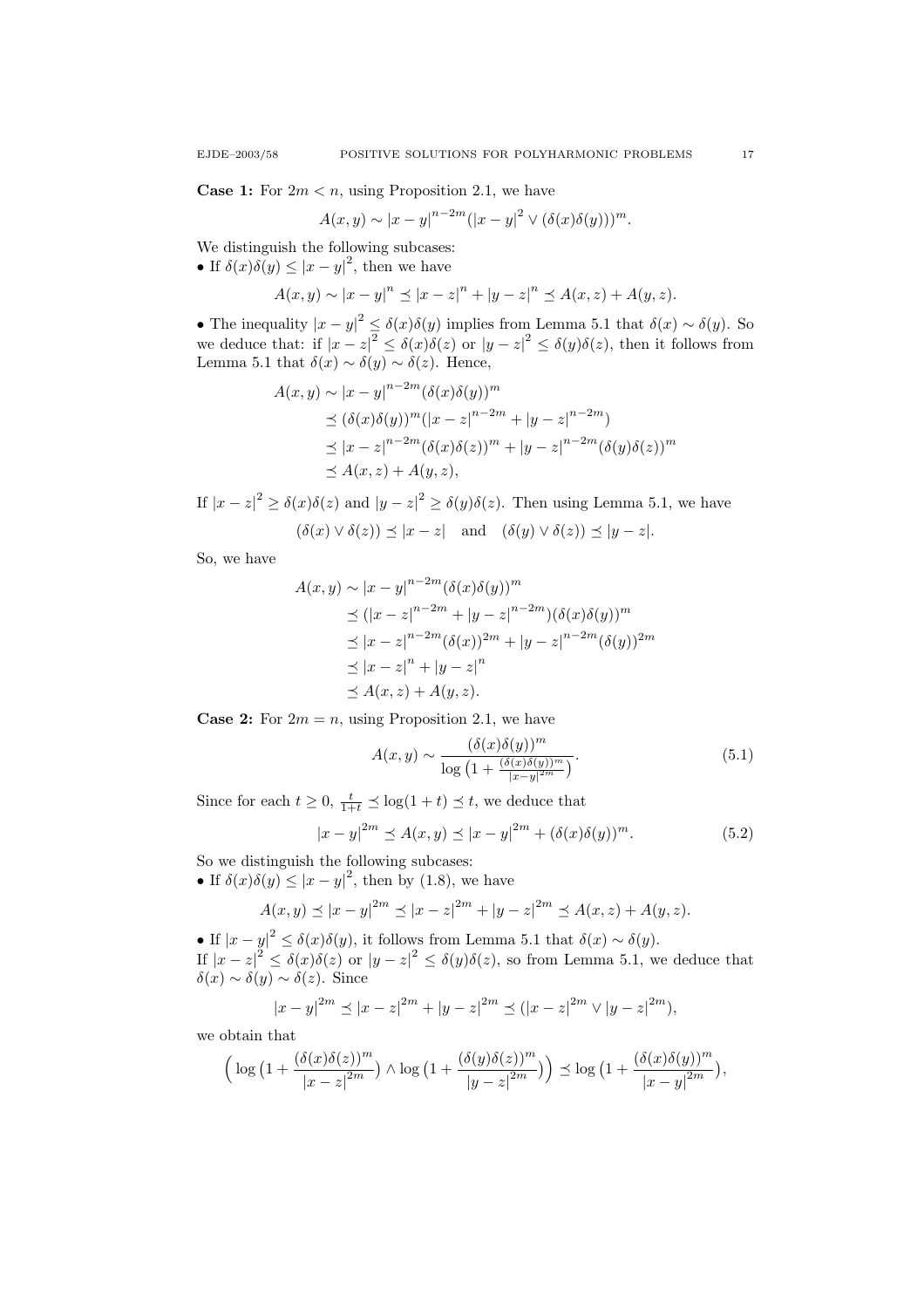which together with (1.7) imply  $A(x, y) \preceq A(y, z) + A(x, z)$ . If  $|x-z|^2 \ge \delta(x)\delta(z)$  and  $|y-z|^2 \ge \delta(y)\delta(z)$ , then by Lemma 5.1, it follows that

$$
(\delta(x) \lor \delta(z)) \preceq |x - z|
$$
 and  $(\delta(y) \lor \delta(z)) \preceq |y - z|$ .

Hence, by (5.2) we have

$$
A(x, y) \preceq (\delta(x)\delta(y))^m
$$
  
\n
$$
\preceq (\delta(x))^{2m} + (\delta(y))^{2m}
$$
  
\n
$$
\preceq |x - z|^{2m} + |y - z|^{2m}
$$
  
\n
$$
\preceq A(x, z) + A(y, z).
$$

**Case 3:** For  $2m > n$ , from Proposition 2.1, we have

$$
A(x,y) \sim (|x-y|^2 \vee (\delta(x)\delta(y)))^{1/2}.
$$

Then the result holds by similar arguments as in case 1. The proof is complete.  $\Box$ 

Acknowledgement. The authors would like to thank the anonymous referee for his/her careful reading of our manuscript.

## **REFERENCES**

- [1] Aizenman, M., Simon, B., Brownian motion and Harnack inequality for Schrödinger operators, Comm. Pure App. Math., 35, 209-271 (1982).
- [2] Bachar, I., Mâagli, H., Masmoudi, S. Zribi, M.: Estimates on the Green function and singular solutions for polyharmonic nonlinear equation, to appear in Abstract and Applied Analysis.
- [3] Boggio, T., Sulle funzione di Green d'ordine m, Rend. Circ. Mat. Palermo, 20, 97-135 (1905).
- [4] Brezis, H., Kamin, S., Sublinear elliptic equations in  $\mathbb{R}^n$ , Manus. Math., 74, 87-106 (1992).
- [5] Chung, K. L., Zhao, Z., From Brownian motion to Schrödinger's equation, Springer Verlag (1995).
- [6] Dalmasso, R., Existence and uniqueness results for polyharmonic equations, Nonlinear Anal. TMA, 36, 131-137 (1999).
- [7] Garabedian, P. R., A partial differential equation arising in conformal mapping, Pacific J. Math., 1, 485-524 (1951).
- [8] Grunau, H. C., Sweers, G., Positivity for equations involving polyharmonic operators with Dirichlet boundary conditions, Math. Ann., 307, 589-626 (1997).
- [9] Grunau, H. C., Sweers, G., The role of positive boundary data in the clamped plate equation, perturbation results and other generalizations, Z. Angew. Math. Phys, 49, 420-435 (1998).
- Helms, L. L., *Introduction to Potential Theory*. Wiley-Interscience, New york (1969).
- [11] Kalton, N. J., Verbitsky, I. E., Nonlinear equations and weighted norm inequalities, Trans. Amer. Math. Soc. Vol 351, no. 9, 3441-3497 (1999).
- [12] Mâagli, H., *Inequalities for the Riesz potentials*, To appear in Archives of inequalities and applications.
- [13] Mâagli, H., Mâatoug, L., Singular solutions of a nonlinear equation in bounded domains of  $\mathbb{R}^2$ , J.Math. Anal. Appl., 270, 230-246 (2002).
- [14] Mâagli, H., Selmi, M., Inequalities for the Green function of the fractional Laplacian, to appear.
- [15] Mâagli, H., Zribi, M., Existence and estimates of solutions for singular nonlinear elliptic problems, J. Math. Anal. Appl. Vol 263 no. 2, 522-542 (2001).
- [16] Mâagli, H., Zribi, M., On a new Kato class and singular solutions of a nonlinear elliptic equation in bounded domains of  $\mathbb{R}^n$ , to appear.
- [17] Masmoudi, S., Zribi, M., Positive solutions of a singular nonlinear differential operator of fourth order, Nonlinear Anal. TMA, 42, 1365-1376 (2000).
- [18] Selmi, M., Inequalities for the Green function in a Dini-Jordan domain in  $\mathbb{R}^2$ , Potential Analysis, 13, 81-102 (2000).
- [19] Zeddini, N., Positive solutions for a singular nonlinear problem on a bounded domain in  $\mathbb{R}^2$ , Potential Analysis, 18, 97-118, (2003).